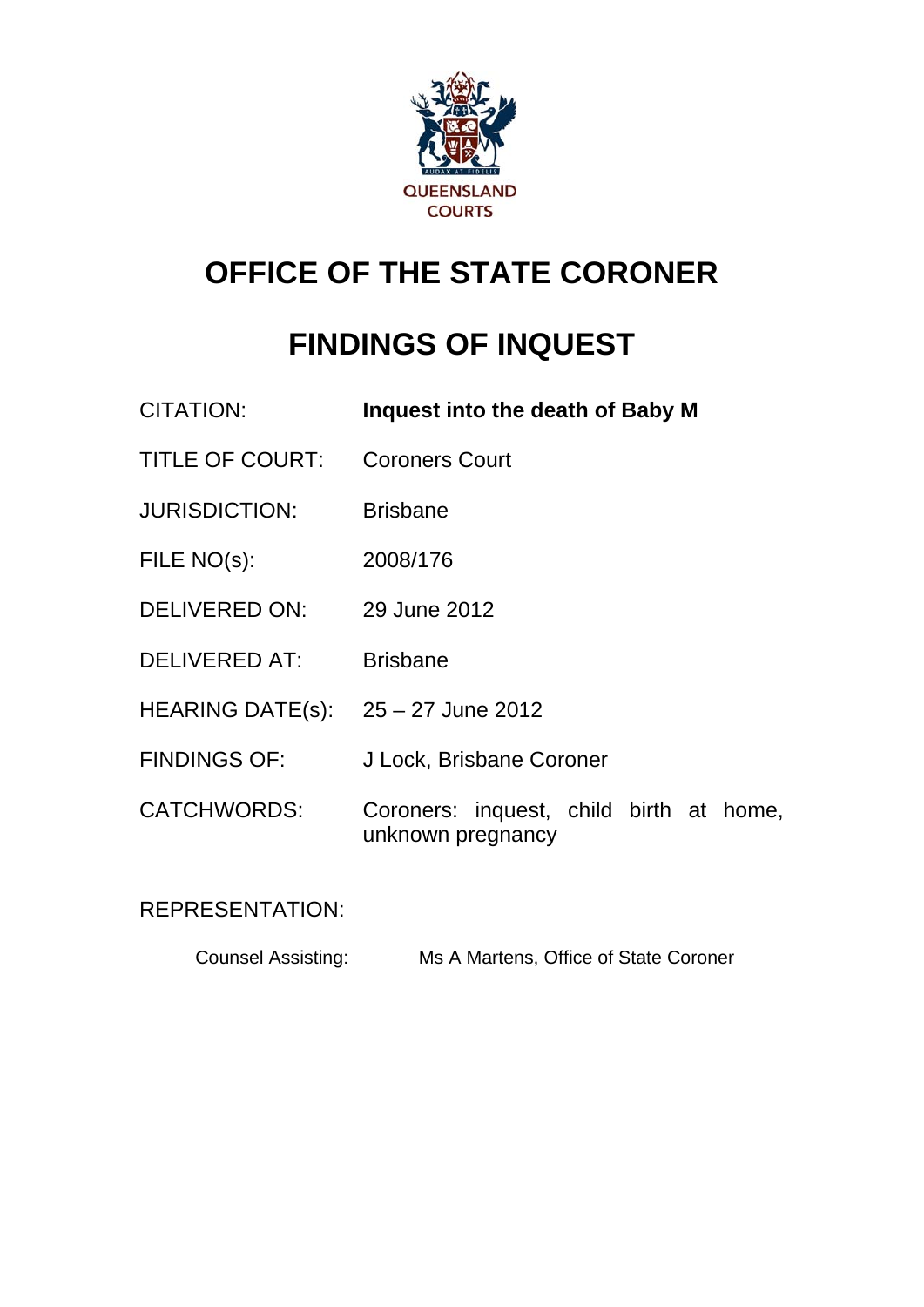# **CORONER'S FINDINGS AND DECISION**

- 1. Baby M was born on 27 November 2008 in tragic and unusual circumstances. He was delivered by his mother into a toilet bowl at her home. She had told Ambulance and Police personnel she was not aware she was pregnant.
- 2. Although it was initially thought Baby M was deceased, paramedics were able to resuscitate him. He was taken to hospital but it was diagnosed he had suffered irreversible brain damage and after life support was withdrawn he passed away on 29 November 2008.
- 3. As there was uncertainty concerning the circumstances leading up to Baby M's death, in accordance with section 28 of the Coroners Act 2003 ('the Act'), I decided to hold an inquest into Baby M's death.
- 4. On 5 April 2012, a pre-inquest conference was held. The issues identified at the pre-inquest conference to be explored at the inquest were:
	- The findings required by section 45 (2) of the *Coroners Act 2003* ("the Act"), namely the identity of the deceased, when, where and how he died and what caused his death;
	- Whether Ms J was aware she was pregnant prior to 27 November 2008;
	- The identity of Baby M's biological father;
	- The exact time of Baby M's birth and how long he was in the toilet bowl before being removed; and
	- An examination of the quality of the QPS investigation including the substantial delay in finalising the investigation.
- 5. At the commencement of the inquest, I made an order that the names and any identifying features of the civilian witnesses be de-identified due to the very personal nature of matters to be investigated at the inquest. For completeness, my findings de-identify all witnesses who gave evidence or provided statements in the proceedings other than QPS and QAS personnel and medical staff.

## *The scope of the Coroner's inquiry and findings*

- 6. A coroner has jurisdiction to inquire into the cause and the circumstances of a reportable death. If possible he/she is required to find:
	- a) whether a death in fact happened;
	- b) the identity of the deceased;
	- c) when, where and how the death occurred; and
	- d) what caused the person to die.
- <span id="page-1-0"></span>7. There has been considerable litigation concerning the extent of a coroner's jurisdiction to inquire into the circumstances of a death. The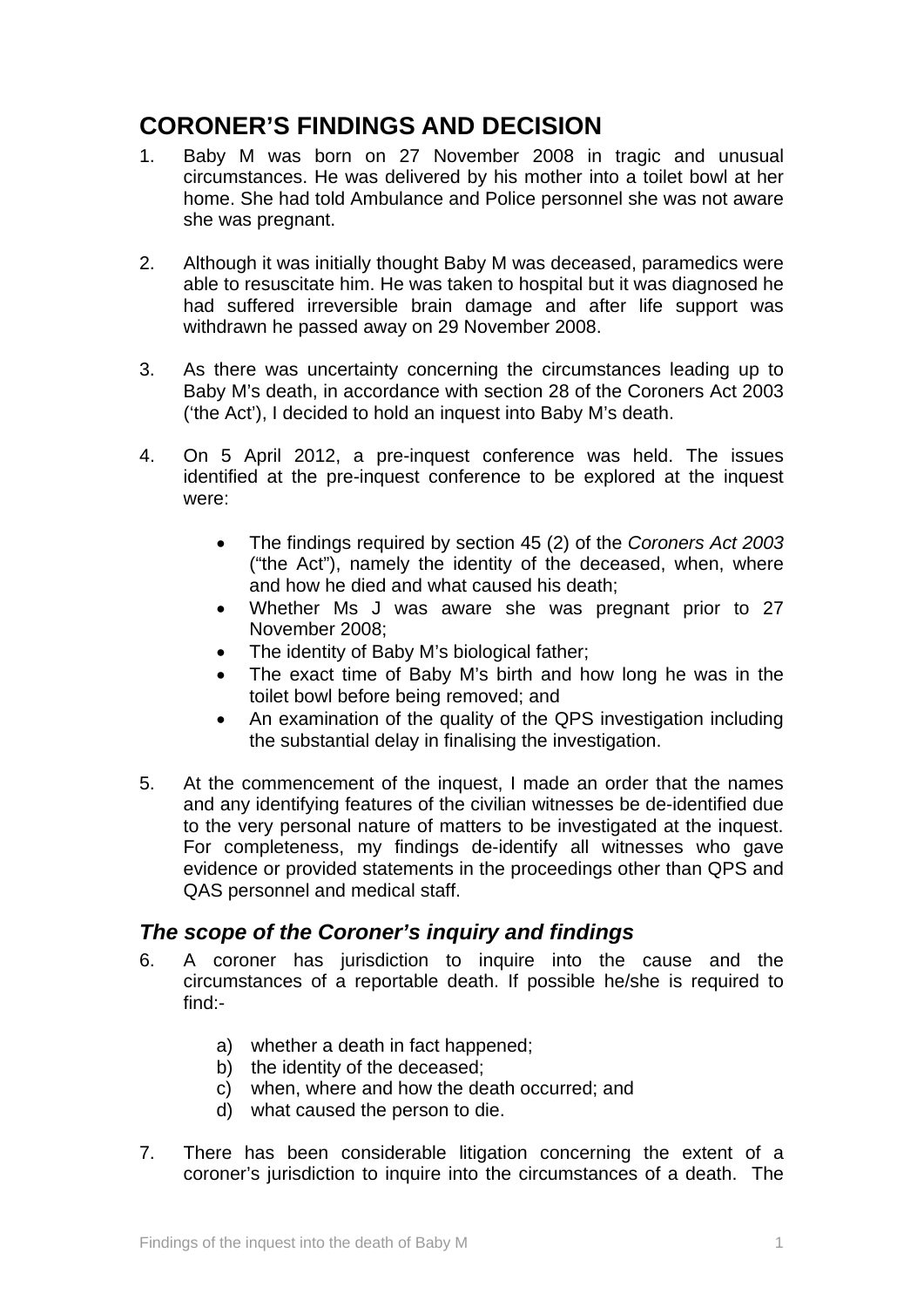authorities clearly establish that the scope of an inquest goes beyond merely establishing the medical cause of death.

- 8. An inquest is not a trial between opposing parties but an inquiry into the death. In a leading English case it was described in this way:- *"It is an inquisitorial process, a process of investigation quite unlike a criminal trial where the prosecutor accuses and the accused defends… The function of an inquest is to seek out and record as many of the facts concerning the death as the public interest requires."* [1](#page-1-0)
- 9. The focus is on discovering what happened, not on ascribing guilt, attributing blame or apportioning liability. The purpose is to inform the family and the public of how the death occurred with a view to reducing the likelihood of similar deaths. As a result, the Act authorises a coroner to make preventive recommendations concerning public health or safety, the administration of justice or ways to prevent deaths from happening in similar circumstances in future.[2](#page-2-0) However, a coroner must not include in the findings or any comments or recommendations, statements that a person is or maybe guilty of an offence or is or maybe civilly liable for something.[3](#page-2-1)

#### **The Admissibility of Evidence and the Standard of Proof**

- 10. Proceedings in a coroner's court are not bound by the rules of evidence because the Act provides that the court "*may inform itself in any way it considers appropriate."[4](#page-2-2)* That does not mean that any and every piece of information however unreliable will be admitted into evidence and acted upon. However, it does give a coroner greater scope to receive information that may not be admissible in other proceedings and to have regard to its origin or source when determining what weight should be given to the information.
- 11. This flexibility has been explained as a consequence of an inquest being a fact-finding exercise rather than a means of apportioning guilt. As already stated, it is an inquiry rather than a trial. If a witness refuses to give oral evidence at an inquest because the evidence would tend to incriminate the person, the coroner may require the witness to give evidence that would tend to incriminate the witness if satisfied it is in the public interest to do so. The evidence, when given, and any derivative evidence is not admissible against the witness in any other proceeding, other than a proceeding for perjury.<sup>[5](#page-2-3)</sup>
- 12. A coroner should apply the civil standard of proof, namely the balance of probabilities but the approach referred to as the *Briginshaw* sliding scale is applicable. $6$  This means that the more significant the issue to be

l <sup>1</sup> *R v South London Coroner; ex parte Thompson* (1982) 126 S.J. 625 <sup>2</sup>

<span id="page-2-5"></span><span id="page-2-1"></span><span id="page-2-0"></span> $2$  Section 46 of the Act

 $3$  Sections 45(5) and 46(3) of the Act

 $4$  Section 37(1) of the Act

<span id="page-2-3"></span><span id="page-2-2"></span><sup>&</sup>lt;sup>5</sup> Section 39 of the Act

<span id="page-2-4"></span><sup>6</sup> *Anderson v Blashki* [1993] 2 VR 89 at 96 per Gobbo J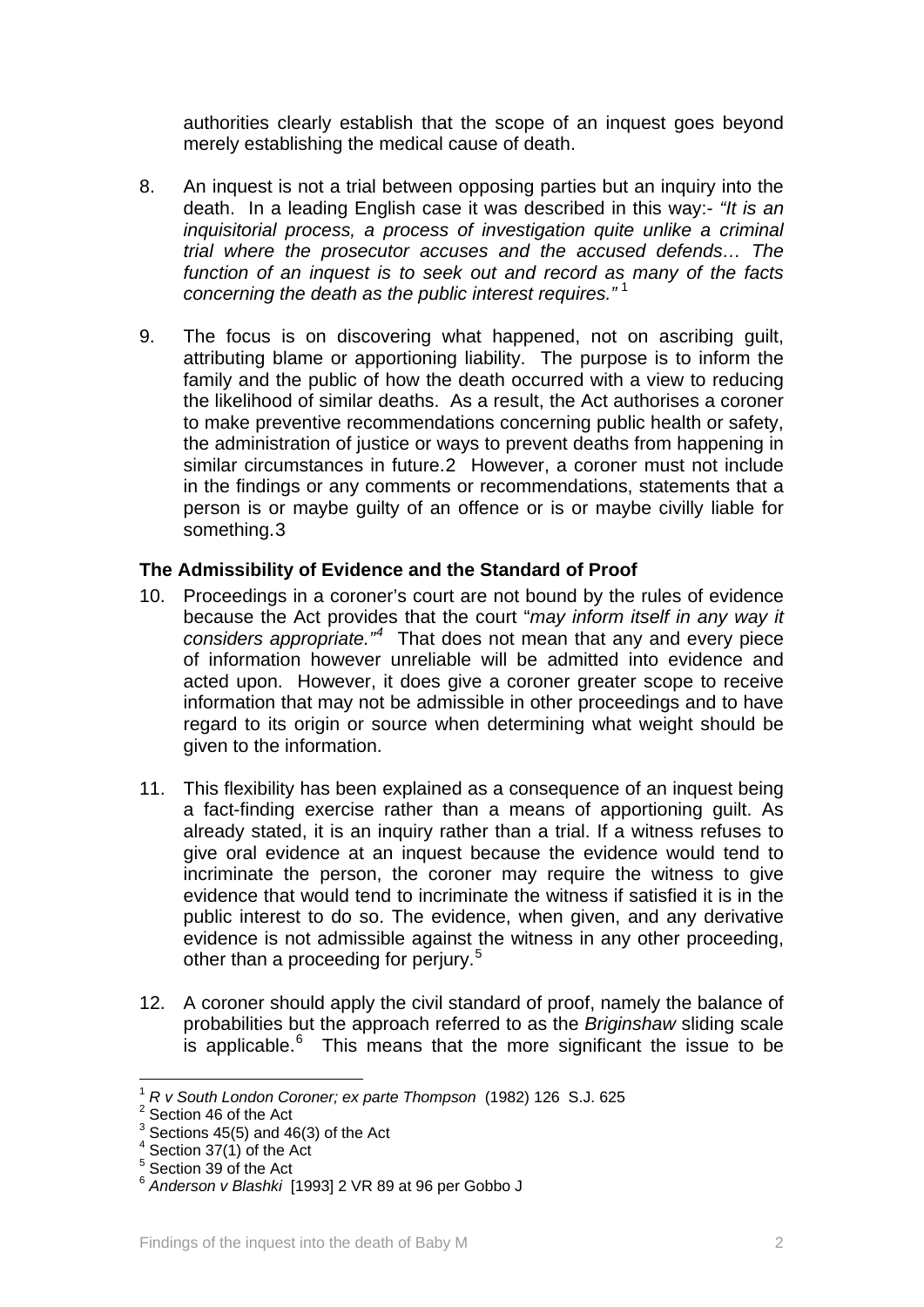determined, the more serious an allegation or the more inherently unlikely an occurrence, the clearer and more persuasive the evidence needed for the trier of fact to be sufficiently satisfied that it has been proven to the civil standard.<sup>[7](#page-2-5)</sup>

- 13. It is also clear that a coroner is obliged to comply with the rules of natural justice and to act judicially. $8$  This means that no findings adverse to the interest of any party may be made without that party first being given a right to be heard in opposition to that finding. As *Annetts v McCann[9](#page-3-1)* makes clear that includes being given an opportunity to make submissions against findings that might be damaging to the reputation of any individual or organisation.
- 14. If, from information obtained at an inquest or during the investigation, a coroner reasonably suspects a person has committed a criminal offence, the coroner must give the information to the Director of Public Prosecutions in the case of an indictable offence, and to the chief executive of the department which administers legislation creating an offence which is not indictable.<sup>10</sup>

# **Introduction**

- 15. Baby M was born on 27 November 2008 and died on 29 November 2008. His mother was Ms J was aged 19 (DOB: 04/11/1989) and his maternal grandparents were Mr R J and Mrs E J.
- 16. Ms J delivered Baby M into a toilet bowl on the morning of 27 November 2008.
- 17. Ms J claimed she was unaware she was pregnant.
- 18. Baby M was initially thought to be dead. However, paramedics were able to find a heartbeat and immediately attempted resuscitation.
- 19. Baby M was transported to the Gold Coast Hospital ("GCH") were he was placed on life support. He was later transferred to the Mater Mother's Hospital. Testing revealed that Baby M had suffered irreversible brain damage.
- 20. Life support was removed on 28 November 2008 and Baby M passed away on the morning of 29 November 2008.
- 21. From the post-mortem examination, it was determined that Baby M demonstrated anthropometrical measurements in keeping with a

l

 $^7$  Briginshaw v Briginshaw (1938) 60 CLR 336 at 361 per Sir Owen Dixon J

<span id="page-3-0"></span><sup>8</sup> *Harmsworth v State Coroner* [1989] VR 989 at 994 and see a useful discussion of the issue in Freckelton I., "Inquest Law" in *The inquest handbook*, Selby H., Federation Press, 1998 at 13

<span id="page-3-1"></span><sup>9</sup> (1990) 65 ALJR 167 at 168

<span id="page-3-2"></span> $10^{10}$  Section 48(2) of the Act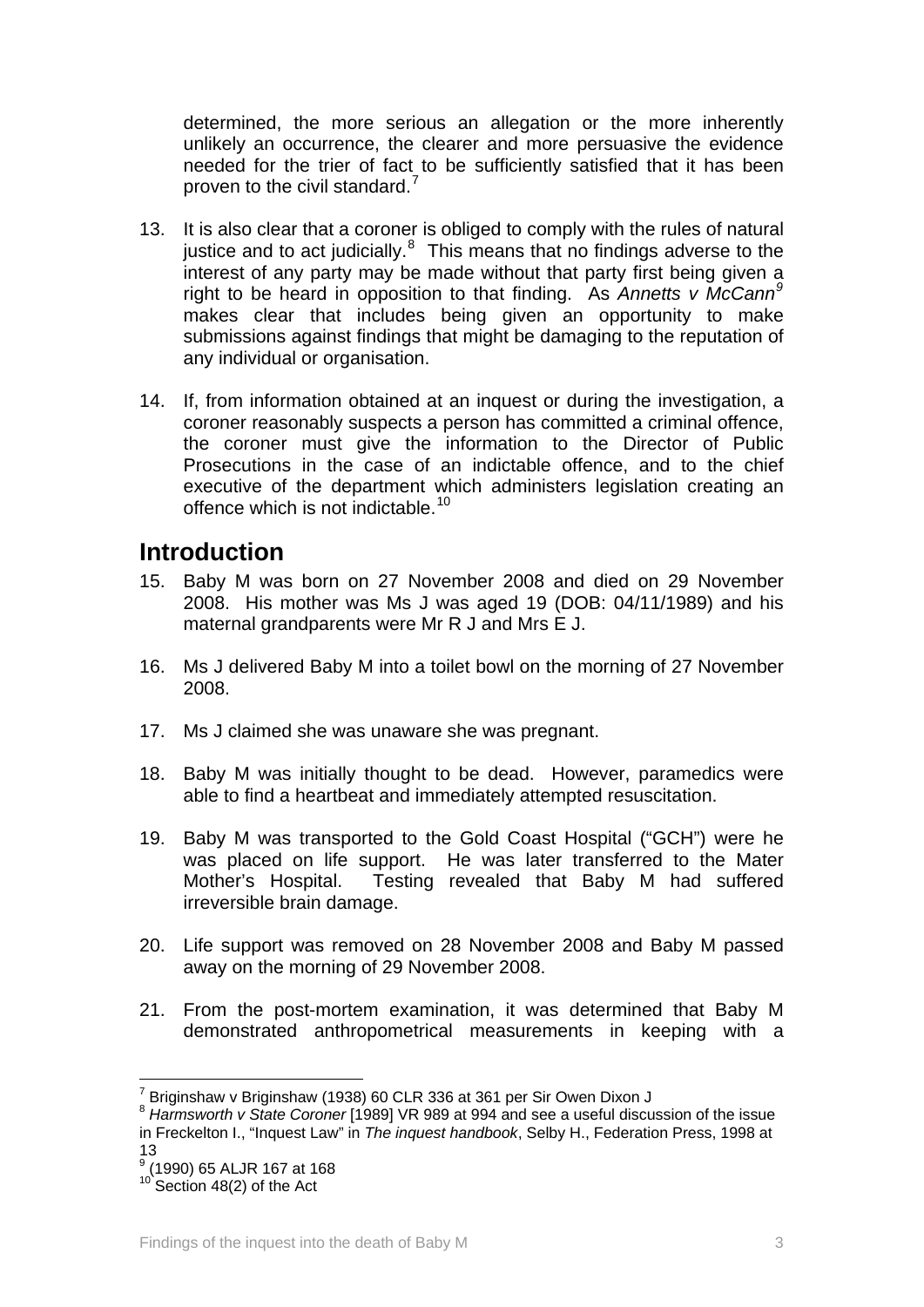gestational age between  $35 - 38$  weeks. This would mean he was conceived between late January and late February 2008.

- 22. The police report containing all the material was not provided to me until March 2012, hence the identified concern with respect to a delay in finalisng the investigation.
- 23. In between the pre-inquest conference and the inquest, the Police have taken steps to investigate this issue internally and conducted a review with the relevant police officers in relation to the delay. The Police have taken action in relation to the relevant officers and I am satisfied that this issue is unlikely to arise again. In those circumstances, this issue has resolved and was not examined any further at the inquest.
- 24. Enquiries with the Department of Communities Child Safety (Queensland) and the Department of Family and Community Service (NSW) revealed that apart from the notification of Baby M's birth, neither organisation had any previous history of child notifications for Ms J or her family.

## *The Evidence*

#### **Did Ms J know she was pregnant prior to 27 November 2008?**

- 25. Ms J was involved in a relationship with Mr S D from January 2004. According to Ms J she had been using the contraceptive pill which her mother initially purchased for most of the period of the relationship. Whilst on the pill, Ms J did not have cramps or period pain with her menstrual period.
- 26. In November 2007, the J family moved to the Gold Coast, and Mr D lived with the J family. Mr D at first came up with Mr J, with whom he was working and Ms J and her mother came up some months later after Ms J finished her schooling.
- 27. Ms J says when she started working she was expected to pay for the pill. Ms J broke her foot in March 2007 and dislocated her knee in August 2007 and given she was not working she decided the pill was something she could go without. After ceasing using the pill, she says she used condoms with Mr D. She says she also used condoms with her next sexual partner, Mr J B.
- 28. Mrs J recalls discussing with Ms J that she had stopped taking the pill because it was making the migraines Ms J suffered worse. Mr D confirmed Ms J suffered from headaches but he was not told she stopped taking the pill for this reason.
- 29. Mrs J stated she had told Ms J that she hoped Ms J was using appropriate birth control. Ms J stated "they" were using condoms.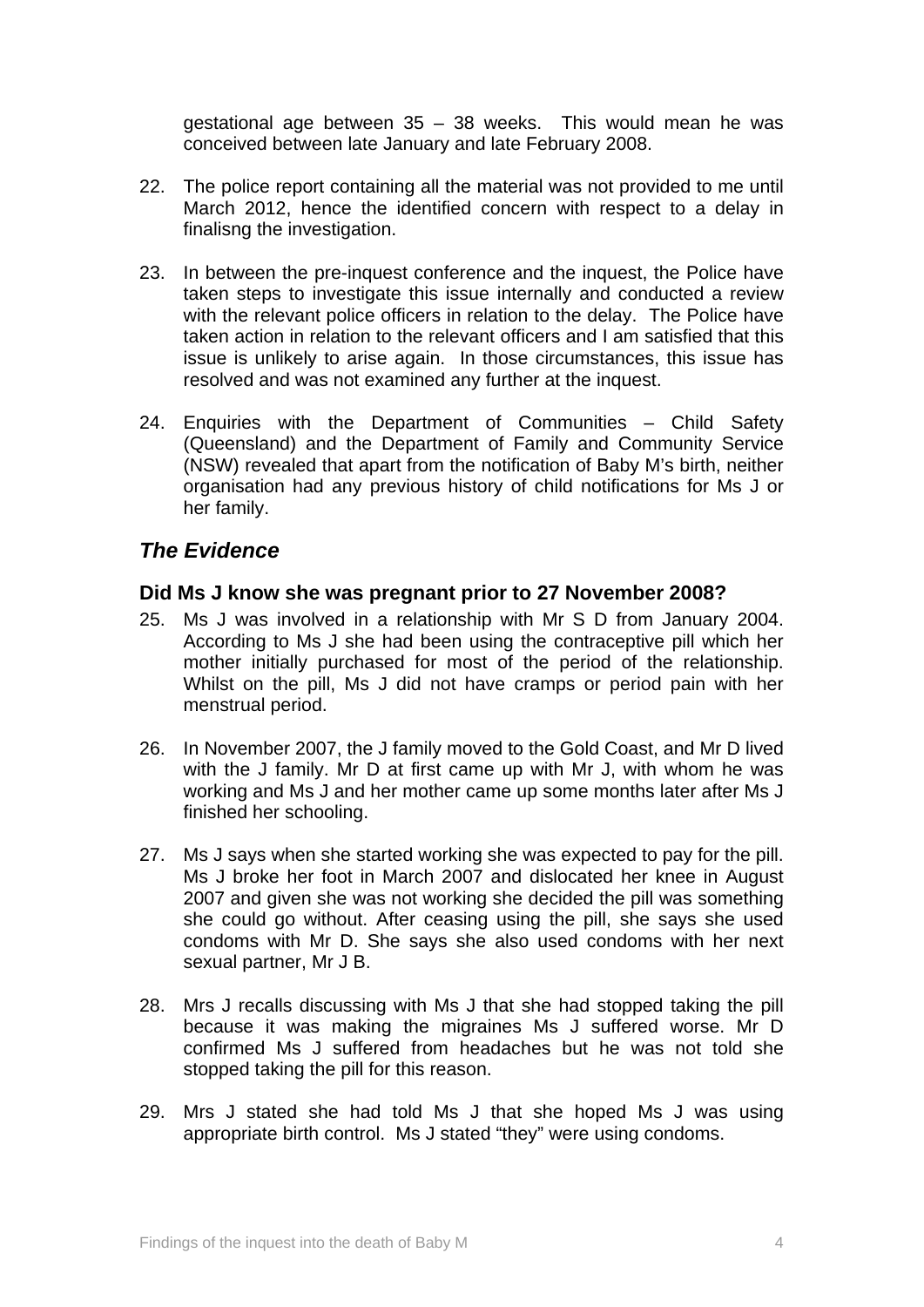- 30. Mr D recalls with some particularity the history of Ms J's contraceptive medication over the years and how it affected her menstrual cycle. Ms J gave conflicting evidence, indicating her menstrual cycle, irrespective of taking the pill, was always regular and light.
- 31. In November 2007, when they moved to the Gold Coast, Mr D believes Ms J was on the pill but he could not remember how it affected her menstrual cycle.
- 32. Mr D believes that at some stage between November 2007 and January 2008, Ms J stopped taking the pill as her mother Mrs J stopped paying for the prescription. Mr D and Ms J continued to have intercourse and did not use any method to prevent pregnancy. Ms J stated in evidence they were using condoms but there had been a couple of times when they did not and used the withdrawal method of contraception.
- 33. Around January to March 2008, Mr D says Ms J told him she had missed her period. He thinks she told him that she had missed two of her periods. They purchased a home pregnancy kit and took the pregnancy test. Mr D describes in relative detail the pharmacy where the test was purchased and how the test was purchased. They initially viewed the pregnancy test too early and it revealed it was negative. The pregnancy kit was thrown in the bin in Ms J's bedroom. They then read the box of instructions which indicated they had not waited the correct period of time and so Ms J retrieved the pregnancy test from the rubbish bin and it revealed Ms J was pregnant.
- 34. Ms J began to cry and Mr D was shocked. They both decided it would be better if Ms J had an abortion.
- 35. Ms J denied there was any time she thought she was pregnant and denied that at any time she and Mr D had purchased a pregnancy kit or the test was positive.
- 36. Mr D told his mother and his friends B C and L Sm that Ms J was pregnant. Ms J can offer no explanation as to why he would have spoken to his friends about this subject.
- 37. B C, a friend of Mr D, recalls that Mr D contacted him in the first three months of 2008. During the phone call, Mr D disclosed that he and Ms J had been fighting and that Ms J was pregnant. Mr D stated that Ms J would have an abortion. Mr C did not have any subsequent discussions with Mr D and Mr C assumed that Ms J had the abortion.
- 38. Mr L Sm, a friend of Mr D recalls Mr D contacting him in 2007 not long after Ms J and Mr D had moved to the Gold Coast to advise that Ms J was pregnant. They discussed whether or not Mr D and Ms J were going to keep the baby and Mr D indicated there were talking about getting an abortion. They discussed the matter in other phone calls and Mr D indicated Ms J would be getting an abortion.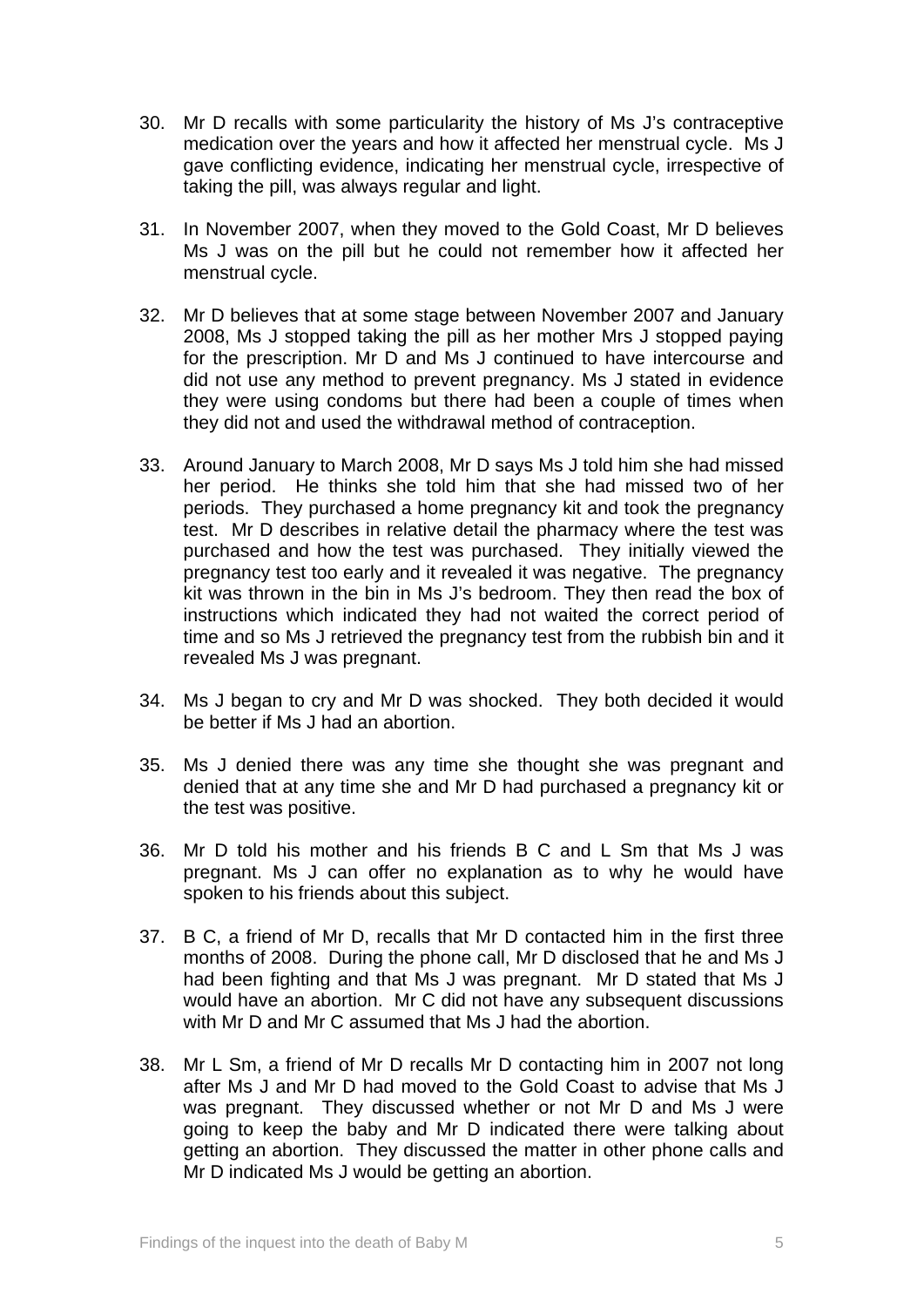- 39. Mr D does not believe Ms J told her parents she was pregnant. He is unsure whether she disclosed her pregnancy to her friends or sister, although he said she was close to her sister.
- 40. Mr D and Ms J did not really discuss the pregnancy. When they did speak, Mr D would encourage Ms J to see a doctor or specialist to confirm the pregnancy and if Ms J was going to organise an abortion. Ms J would say she would go to see a doctor but Mr D formed the view that Ms J was avoiding the topic.
- 41. In March or April 2008, Mr D was asked by Mrs J to move out as Ms J needed her own space. Mrs J believes Mr D and Ms J broke up in May or June 2008. Mr J confirms this version of events.
- 42. Mr M St became closer friends to Ms J and Mr D following his  $18<sup>th</sup>$ birthday which was on 14 May 2008. Ms J, Mr D and Mr St attended various social events over this time.
- 43. Approximately a week or two after Mr St's birthday, Mr St, Ms J and Mr D went to the Casino. At some point, Ms J left for work at the Surfers Paradise RSL and Mr D disclosed to Mr St that Ms J might be pregnant.
- 44. Following that conversation, Mr St did not speak to either Mr D or Ms J about the possibility of her being pregnant.
- 45. On a Friday in May or June, Ms J contacted Mr St via text message. He recalls it was the day Ms J and Mr D broke up. These text messages were sexual in nature and arrangements were made for them to have sexual intercourse that afternoon.
- 46. According to Mr St, they met up and began kissing and fondling and were naked however as Mr St did not have any condoms, they did not have sexual intercourse. Ms J confirmed that she had met with Mr St and kissed him in a romantic way, whilst she was still dating Mr D.
- 47. Later, after picking up an intoxicated Mr D, Ms J and Mr D had a fight outside Mr St's residence and they broke up.
- 48. That evening Mr D sent threatening text messages to Mr St. These text messages did not concern Mr St as he believed Mr D was drunk and mouthing off.
- 49. Following the breakup, Mr St started spending more time with Ms J. Although they kissed and flirted, they did not have sexual intercourse. Eventually they stopped spending time with each other. After that, they did not have much contact other than friendly text messaging. During his time with Ms J, Mr St observed that Ms J's breasts and stomach had been getting bigger and whilst he thought Ms J had a bit of weight around her stomach area he did not think that she looked pregnant.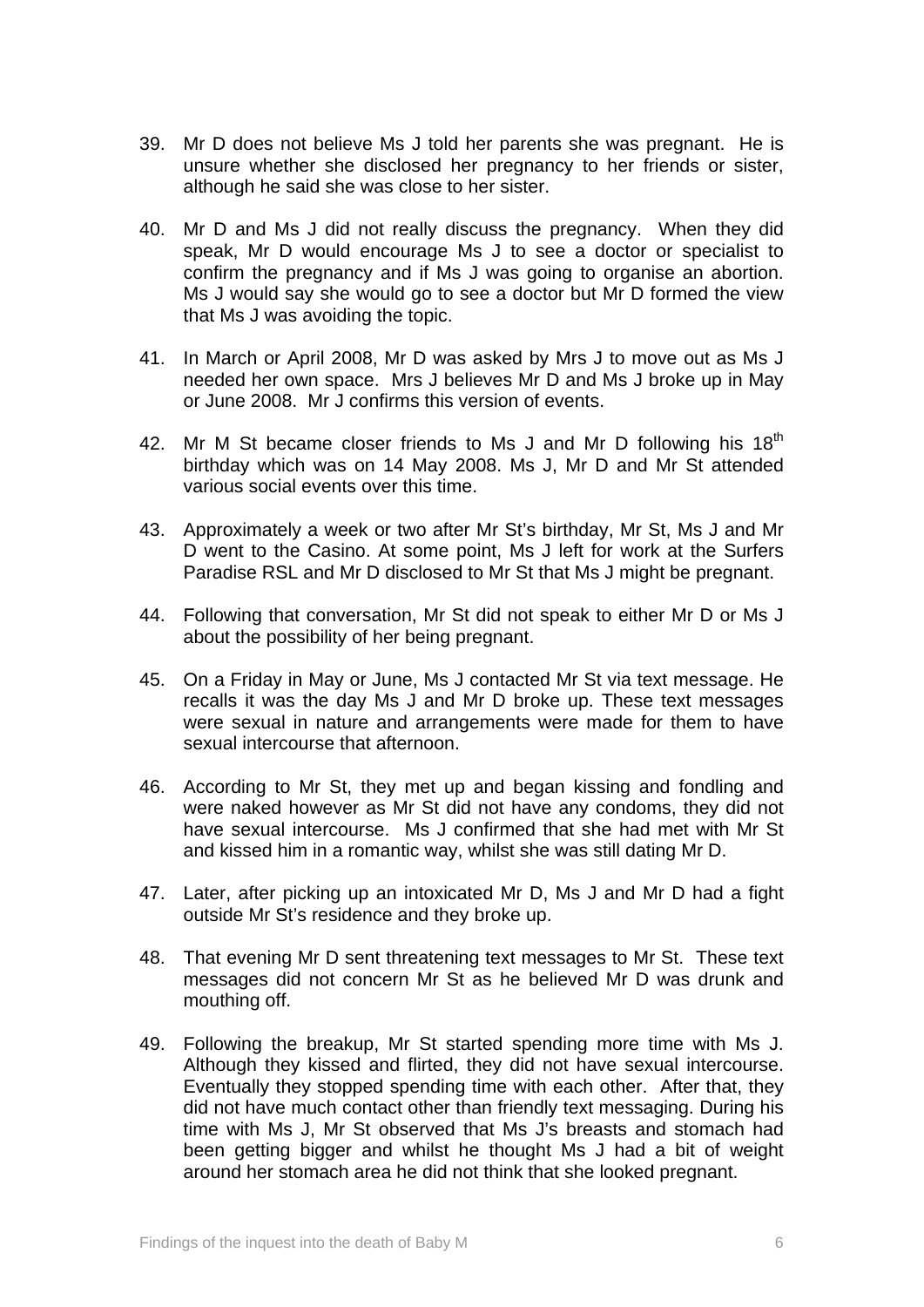- 50. Mr St exchanged text messages with Ms J on 14 November 2008 and 26 November 2008 by way of catching up. There was no reference to Ms J being pregnant.
- 51. Ms J says that she and Mr D broke up on 23 May 2008 after they had a fight. She said she recalls the date as it was one of significance for her given they had been together for 4 years. Following the break up, Ms J had minimal contact with Mr D via MSN, as he had moved back to Sydney fairly soon after the break up. Ms J says that the first phone contact she had with Mr D was after Baby M's birth when she contacted Mr B C to obtain Mr D's phone number.
- 52. A few days after Mr D returned home to Sydney he contacted Ms J on the telephone. Ms J stated she was not pregnant.
- 53. Mr D says that Ms J returned to NSW to visit her sister and Ms J met with Mr D and they had sexual intercourse. This took place sometime during the June to August 2008 period. Ms J agrees this encounter took place. Mr D did not observe any physical changes to Ms J's body so it did not occur to him that Ms J was pregnant.
- 54. Approximately 3 months prior to Baby M's birth, Ms J says she started to experience cramping when she got her period. She had never previously before experienced pain when she was menstruating. Despite having ceased taking the pill many months prior, she believed this was because she had ceased taking the pill. Mrs J recalls Ms J indicating she was experiencing painful periods.
- 55. Approximately 3 4 weeks prior to Baby M's birth, Mr J had seen Ms J in tight clothes and a bit of a full stomach. He joked "when's the baby due?" However, neither Mrs J nor Ms J found this to be funny.
- 56. Ms J has indicated that did not believe she was pregnant as she did not have morning sickness, she got her period every month (her last period was in October before her surgery on 30 October) and she only had light periods lasting 2 to 3 days, she did not feel the baby move, she was using a condom and although she had gained 6 kilograms she believed this was due to having a knee operation and ceasing physical activity.
- 57. Ms J also indicated that her belly button had popped out but she thought it was as a result of an infection from her belly button piercing being ripped out. Ms J did not observe any differences with her breasts and was still wearing the same bra size.
- 58. Ms J says that if she had known she was pregnant she would have sought medical attention.
- 59. Mrs J was aware of Ms J's weight gain but believed it to be due to a healthy appetite and lack of physical activity. There were no other signs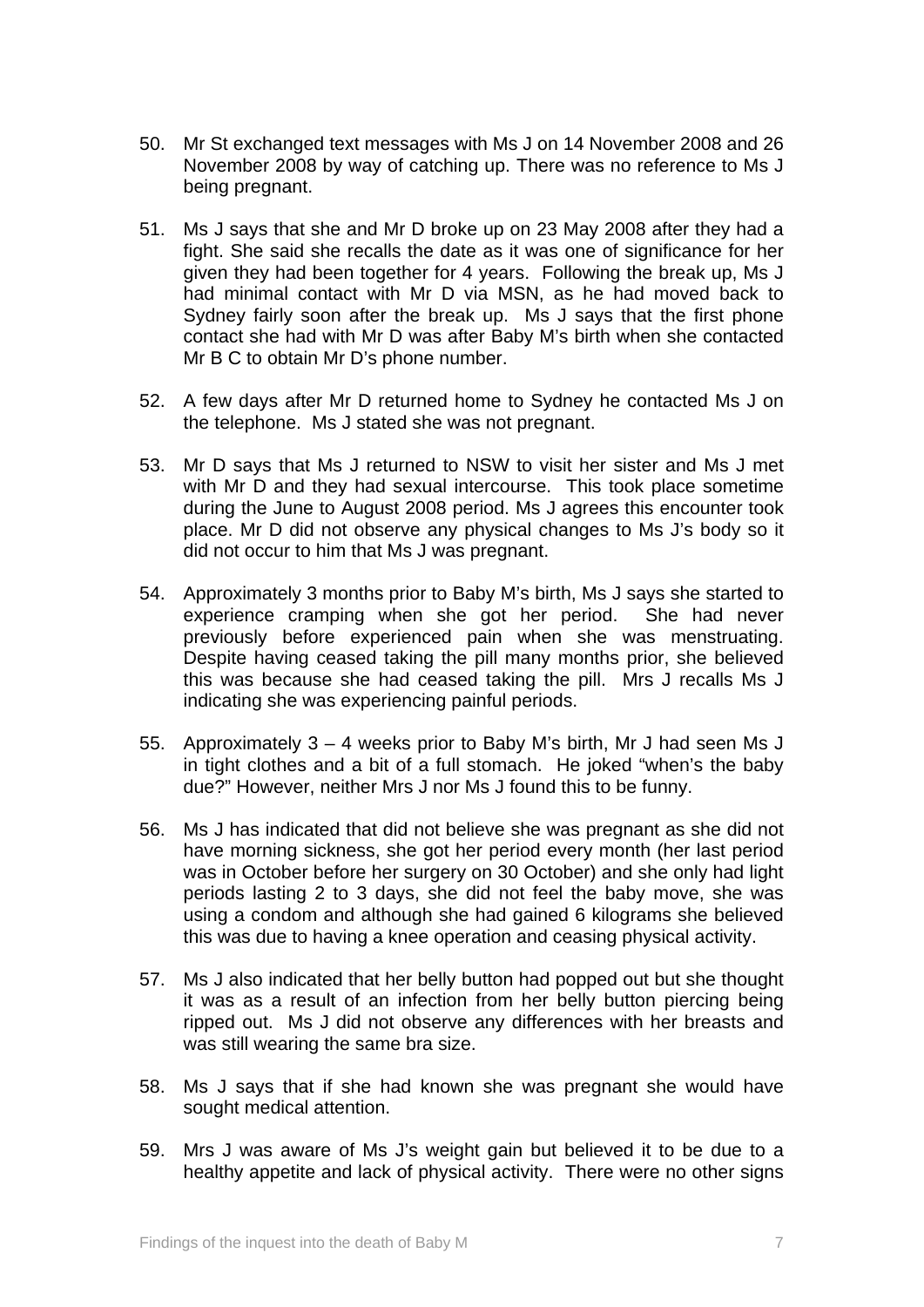she observed that indicated Ms J was pregnant. Ms J continued to wear the same clothes and Mrs J had in the days prior to Baby M's birth, observed Ms J in a bikini.

- 60. Ms J had a good relationship with her sister and believes she would have disclosed a pregnancy to her family. She believed they would have been shocked and angry initially but would have been supportive. Mrs J also indicated she would have supported Ms J and the baby.
- 61. Following Baby M's birth, Ms J contacted Mr D. Ms J told him that she had gone to the toilet as she had been in a lot of pain and gave birth to a baby. Mr D said to Ms J "Well I thought you weren't pregnant" and Ms J said "I would prefer it if you didn't tell anyone about that." Ms J denies this conversation took place.
- 62. Mr C recalls receiving a phone call from Mr D in July or August 2008 but obviously it was later. Mr D told Mr C that Ms J had delivered a baby into the toilet. Mr C stated that he thought Ms J had had an abortion and enquired if Mr D had been present during the abortion. Mr D stated he had not been present. Mr D also stated to Mr C that Ms J did not know she was pregnant.
- 63. Ms J conceived Baby M in the period of late January to late February 2008. Sometime between January and March 2008 Mr D recalls that she had been late in a menstrual period as a result they purchased a pregnancy test which turned out to be positive. Ms J denies this test ever took place and denies ever stating to Mr D that she was concerned she was pregnant. She agrees she would remember taking a pregnancy test. She claims that the reason why Mr D would give Police this information is because they had a difficult breakup and his intention was to make trouble for her.
- 64. The difficulty is that I have heard compelling evidence from Mr D about the pregnancy test which I consider to be truthful. Not only does it have a ring of truth about it, the version fits with the actual clinical circumstances and the timing of Baby M's birth given his gestational age. Ms J was in fact in early pregnancy at this time. With all respect to Mr D, I did not get the impression from his evidence he would be sophisticated enough to work out a timing of events which would suit this version being a lie and a reprisal.
- 65. Even if Mr D could have worked back on the timing of the events at the time of giving his statement to police in April 2009 (which was clearly after they had broken up) it is important to note that prior to them breaking up he had conversations with Mr C, Mr Sm and Mr St about concerns that Ms J was pregnant. On any calculation those conversations took place prior to the breakup. There would be no reason for Mr D making up the story and telling his friends if it was not what he believed.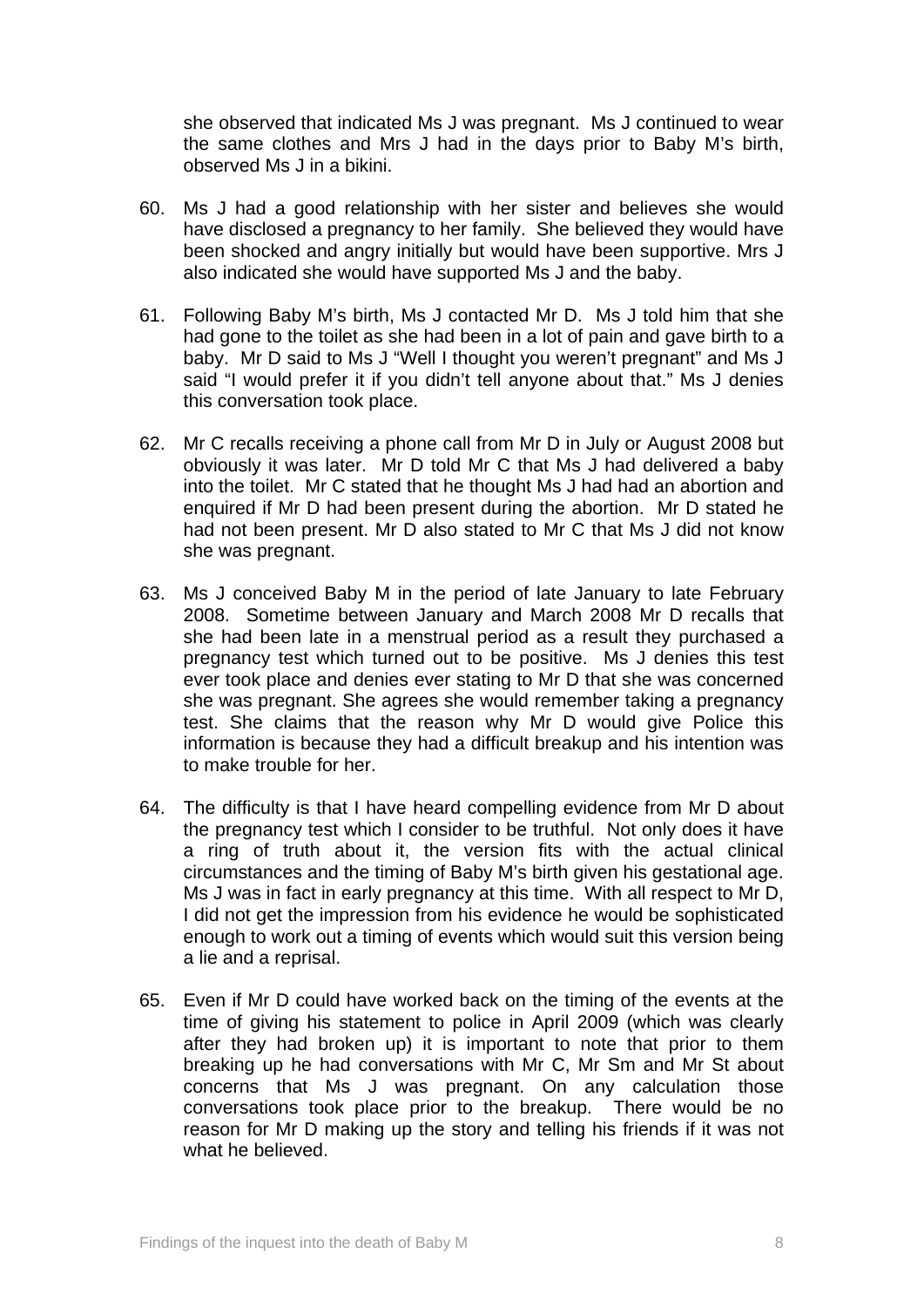- 66. There is no obvious motive or reason for Mr C, Mr Sm and Mr St to make up those stories and to then repeat them under oath in court.
- 67. Ms J was given a number of opportunities to explain a number of the discrepancies in this case. Unfortunately, faced with what I considered to be the compelling evidence of Mr D and his friends, evidence which is supported by the fact she must have been pregnant at this time, Ms J continued to deny any possibility she may have some knowledge that she was pregnant.
- 68. The fact I consider she was being untruthful on this issue, does not mean it necessarily follows she necessarily knew she was pregnant in the months leading up to Baby M's birth.
- 69. One possible conclusion is that notwithstanding the positive pregnancy test, as she continued to have what appeared to be light menstrual periods up until the birth she may have thought that the pregnancy test was wrong or she had miscarried early in the pregnancy. Given there was only moderate weight gain for which there was a possible explanation due to the immobility after her knee operation, it may very well be that she genuinely did not know she was pregnant at the time of the birth.
- 70. The events which are described later in this decision around the circumstances of the birth also reveal she was apparently in a genuine state of shock.
- 71. Unfortunately Ms J's failure to be truthful on that issue and her lack of candidness in offering an explanation as to who was the father of the child, given the DNA results (see below), leaves me unable to make a conclusion on the balance of probabilities as to whether or not she knew she was pregnant at the time of the birth and therefore this is an issue which remains open.

### **Who is Baby M's father?**

- 72. Following the initial involvement of the QPS, DNA samples were obtained from Ms J, Mr D, Mr St and Mr B to determine if any of them were Baby M's biological parents.
- 73. DNA testing revealed that Ms J was Baby M's biological mother, however Mr D, Mr St and Mr B are excluded as a potential biological father of Baby M. The DNA testing results are peer reviewed by another scientist within the DNA laboratory of Forensic and Scientific Services and not likely to be wrong.
- 74. As far as Mr D was concerned, whilst they were together Ms J did not have a sexual relationship with anyone other than himself during their relationship. He now says he has been told by friends that she was seeing a third person at the time before they broke up but he is not aware who he is.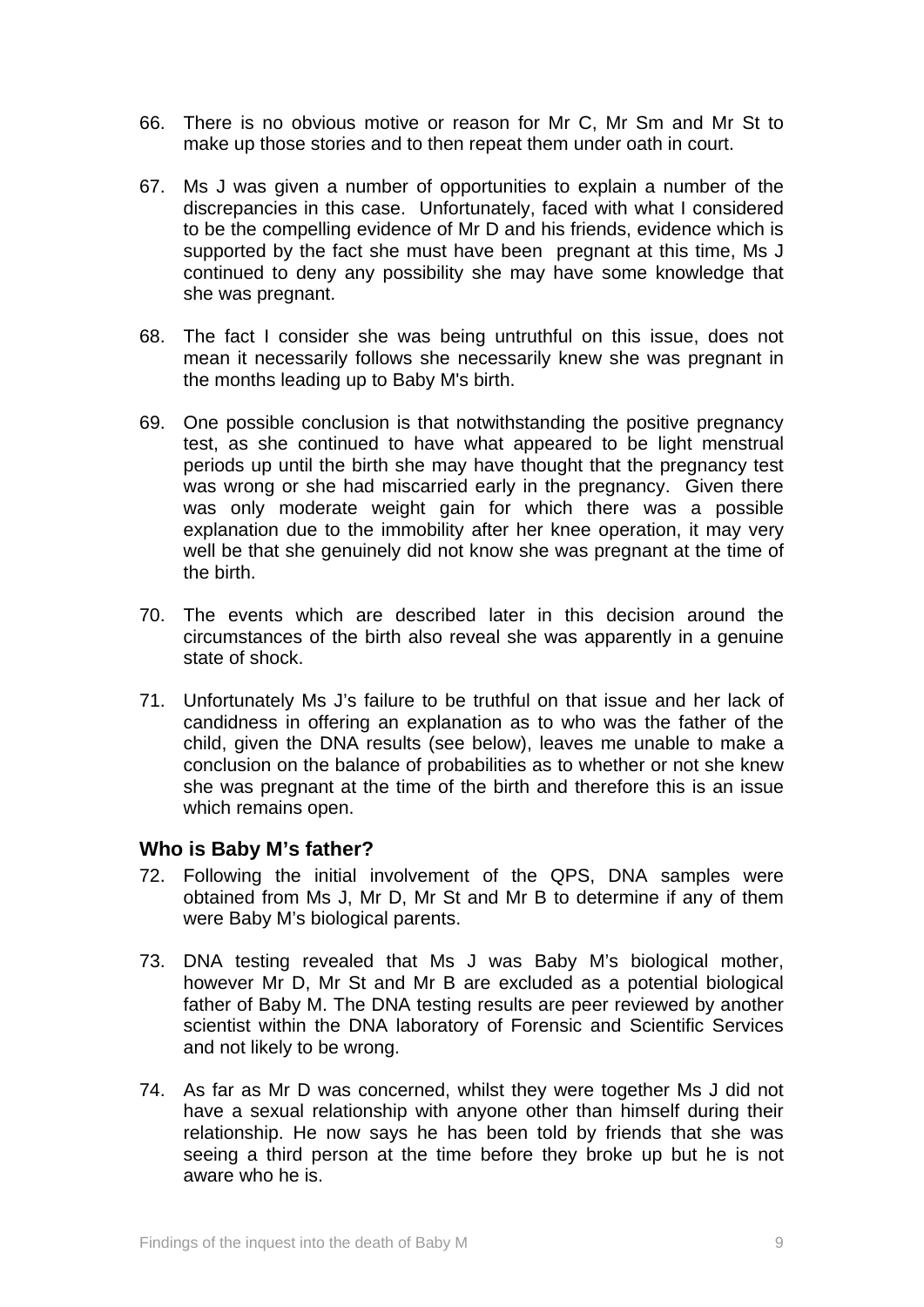- 75. Ms J contacted Mr D on 29 November 2008 to advise him that she had his baby. Ms J disclosed the circumstances of the delivery; that she believed she had had food poisoning, she had not felt the baby move and that the baby had died. Ms J told Mr D he was Baby M's father and that she needed him to sign documentation for either Baby M's birth or death registration.
- 76. Ms J told Police she believed Mr D was the father of Baby M as he was the only person she had sex with up until 23 May 2008. Ms J denies she had any other sexual relationship with any other person at this time. She is unable to explain the DNA results.
- 77. At the time of completing her statement, Ms J was in a relationship with Mr B. She did not commence having sex with him until the middle of July 2008.
- 78. Ms J completed an application for Baby M's birth registration which was received by the Registry of Births, Deaths and Marriages on 3 December 2008. This document and Baby M's birth certificate (which was issued as a result of this application) do not list Baby M's biological father.
- 79. The death registration application does not list Baby M's biological mother or father however, there is no section for this information to be inserted.
- 80. Baby M's death certificate lists Ms J as his mother and Mr D as his father. Mr D told the court he had signed some paperwork to that effect.
- 81. Mr B told the Court he had been seeing Ms J firstly in a mainly sexual relationship until after the birth when he started dating her. They lived together for a period of time before she went back to NSW to her family. As far as he was concerned she had always maintained he was the father and she explained the child had been born very early. He was surprised when he saw photographs which showed the baby was much bigger and he had thought the father was Mr D. Ms J consistently maintained to Mr B she did not know she was pregnant.
- 82. Mr B was not aware if Ms J saw anyone else when he was involved with her. He was himself in another relationship at the same time when he initially commenced a sexual relationship with Ms J. He said he had since been told by other third hand sources Ms J was having some form of relationship with two persons who he named to the court. He did not know if the information was true. Ms J knows the persons named but denies such relationships included a sexual one.
- 83. Ms J denied that she had always maintained Mr B was the father however conceded she may have allowed him to continue with that assumption while they were together in the selfish belief he would feel obligated to stay in a relationship with her.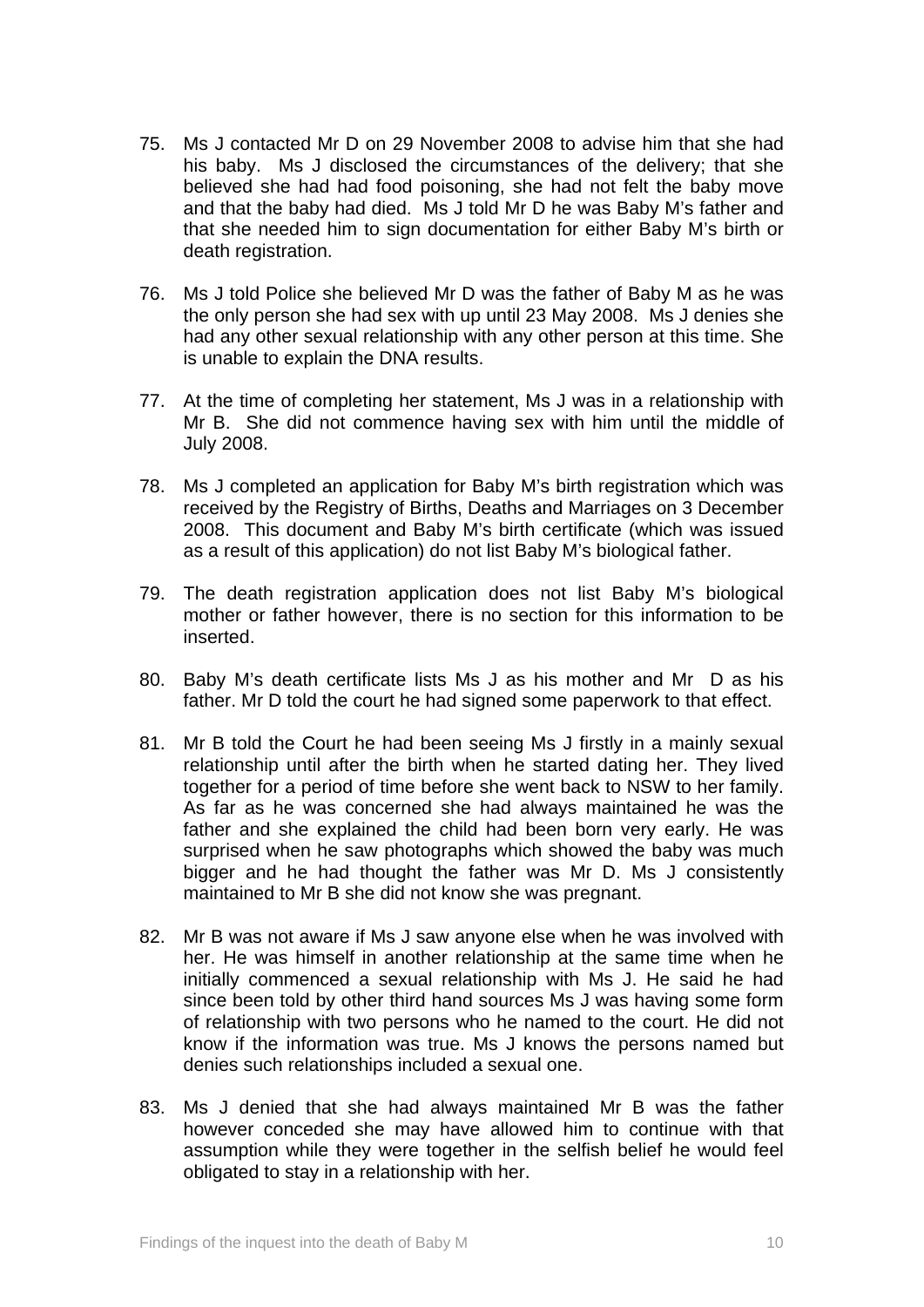- 84. The evidence clearly supports a finding the father is not Mr D or Mr B. It is unknown who the father is and Ms J, for reasons only known to her, is unable to say, but evidently there was one other sexual partner in the January/February 2008 period.
- 85. For completeness, I will be writing to Birth Deaths and Marriages supplying them with this decision and suggesting the record note Mr D is not the father and he be removed from the Certificate of Death.

#### **Telephone records**

- 86. Following Baby M's death, the police conducted a forensic analysis of Ms J's mobile telephone and the people she contacted in the period leading up to Baby M's birth through to after Baby M's death.
- 87. On 23 November 2008, Ms J received a text message from "Nathan". Mr D confirmed Ms J had been friends with a "Nathan" but did not think they had been in a sexual relationship. Ms J says this is N S and she was not in a sexual relationship with this person.
- 88. On 26 November 2008, Ms J was in contact with her sister Janine and Mr B. Despite telling QPS she did not have a contact number for Mr St when she provided her statement, his contact details were saved in her mobile phone as "Black Matt" and she was in contact with him on 26 November 2008 between 8.58pm to 9.02pm. These text messages appear to be of a general nature. Ms J agrees his details were in her mobile phone and she does not know why she told Police she did not have the number.
- 89. On 27 November 2008, 4 and 5 December 2008, Ms J received text messages from "Shaun". Ms J says this is Shaun M who was in NSW.
- 90. On 29 November 2008, Ms J received a text message from "Daniel". Ms J thinks it is Daniel C, the brother of Mr B C. In her evidence she indicated she may have contacted Daniel for Mr D's telephone number following Baby M's birth.
- 91. Mr B sent a text message on 1 December 2009 that this involved him as much as it did Ms J and that he would not be able to front up to Mr and Mrs J for a little while. This is consistent with Mr B's version that he was told and he believed he was Baby M's father. Ms J does not know what this referred to.
- 92. On 3 December 2008, Mr B sends a text message to Ms J asking if the baby was stillborn and why did Ms J lie. Neither Mr B nor Ms J were able to clarify what the reference to lying was about.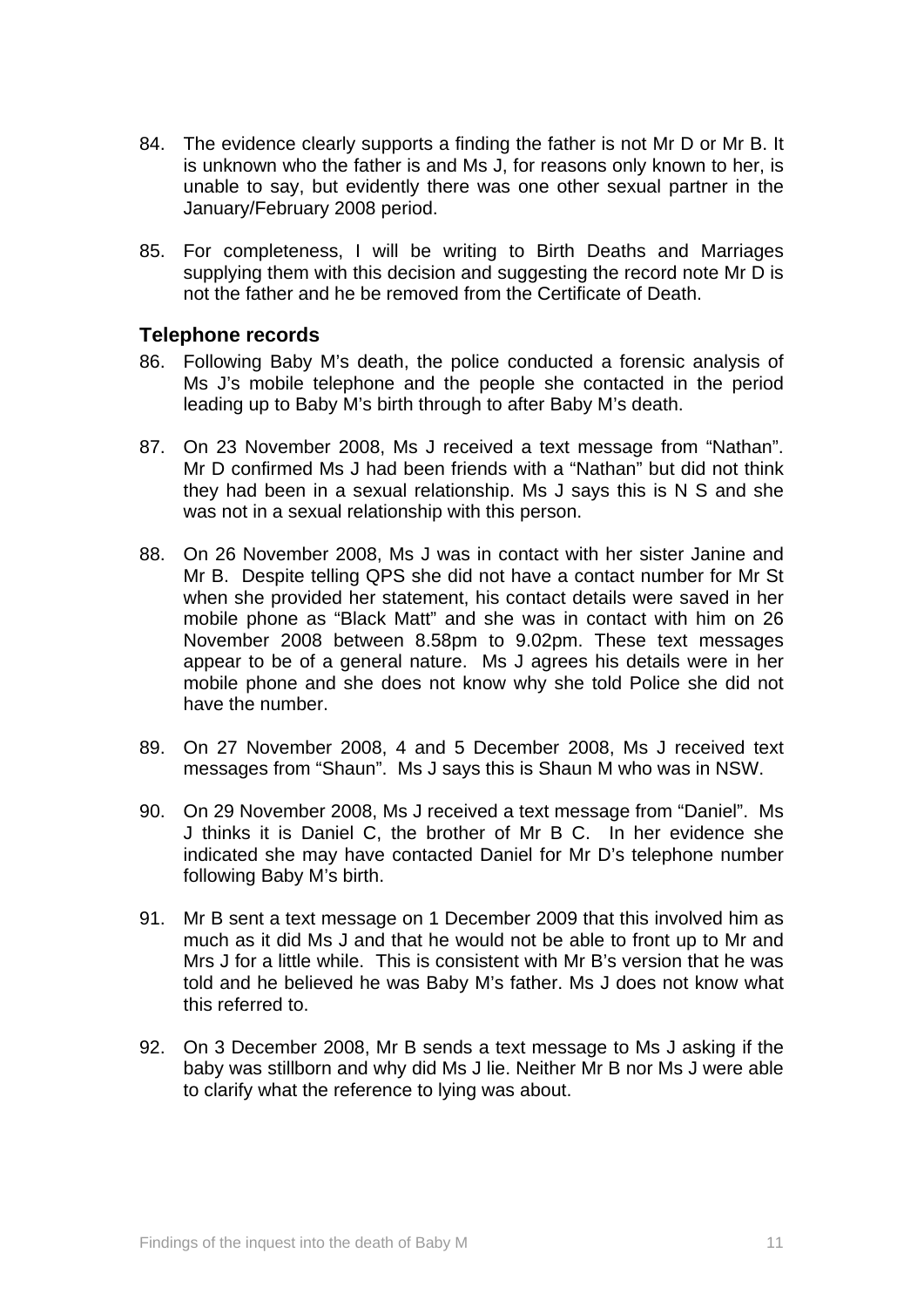#### **Medical history and previous surgery**

- 93. Ms J saw a GP on 11 January 2008 for upper respiratory tract infection, earache and sore throat. She saw a GP on 3 March 2008 complaining of a sore chest and cough.
- 94. Ms J was seen by a GP on 12 and 14 April 2008 due to chest pain. The notes of these attendances reveal that Ms J's x-rays were normal and there were no notations on the file regarding birth control or pregnancy.
- 95. On 1 September 2008, Ms J presented to a GP in relation to a dislocation-relocation injury to the right patella. Ms J had previously fractured her patella 7 years prior. Ms J was referred to orthopaedic surgeon, Dr Christopher Vertullo.
- 96. Dr Vertullo reviewed Ms J on 3 and 13 October 2008. Ms J was diagnosed with right chronic patellofemoral instability. On 30 October 2008, Ms J underwent a right patellofemoral stabilisation at Pindara Hospital.
- 97. Prior to Ms J's knee surgery and for the MRI, CT and x-ray investigations, she completed forms stating she was not pregnant.
- 98. On 30 October 2008, a patient admission form for Pindara Private Hospital was completed by RN Bull. This document contained the question "could you be pregnant?" which was answered in the negative. The pre-operative checklist again contained the question "could the patient be pregnant?" which was again answered in the negative.
- 99. The surgery was uncomplicated. Ms J was reviewed by Dr Vertullo on 21 November 2008 and she was doing well with a standard postoperative recovery.

#### **The version of events of 27 November 2009 provided by the J family**

#### *Version of Ms J*

- 100. On 26 November 2008, Ms J went out to lunch with her mother and consumed a large burger. She was too full from lunch to have dinner. However, she had a couple of bites from her father's dinner.
- 101. Afterwards Ms J felt nauseous. She went to bed at 9pm.
- 102. Ms J awoke and went to the toilet to throw up which made her feel a little better. When she lay down on bed her stomach really hurt like period pain and she could feel the pain in her lower stomach area.
- 103. Ms J got up later with diarrhoea and returned to bed with pain that was almost unbearable. Ms J felt nauseous and went to vomit but only dry retched.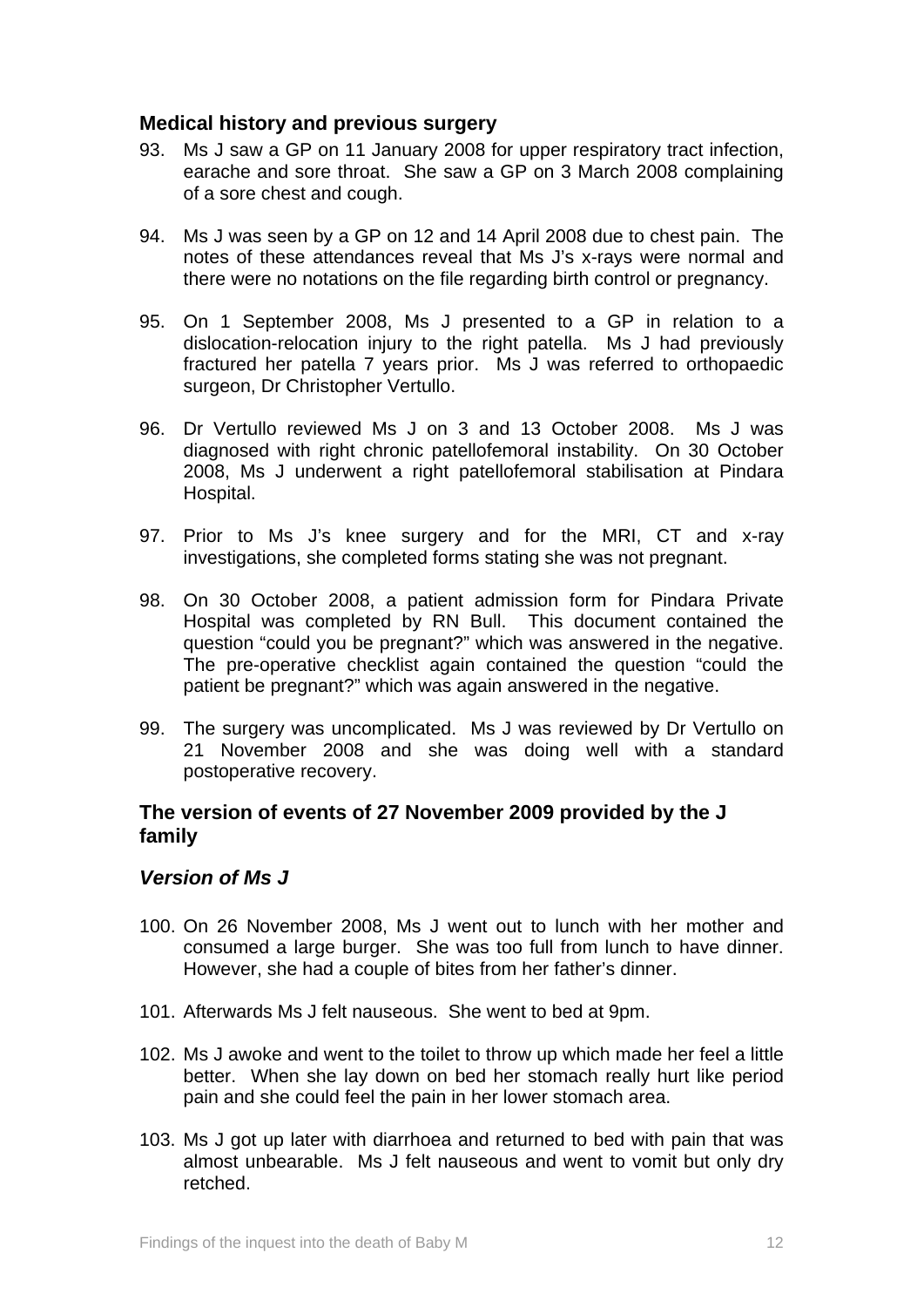- 104. Ms J went to the kitchen to get a hot water bottle and saw that it was 2.30am on 27 November 2008. She went to use the computer in the study. However, she got a sharp pain in her lower stomach so closed the program down and went to the toilet.
- 105. Ms J went to the toilet for 10 15 minutes, believing her bowels needed to open however nothing occurred.
- 106. Ms J believes she attempted to call Mr B at 2.45am however she did not reach him. Ms J's phone records indicate this call occurred at 3.52am.
- 107. Ms J then spent a period of time in the toilet as the pain was unbearable.
- 108. At 4.45am she tried call out to her parents but the door was closed. She believes she may have then tried to call her mother's phone. This is confirmed by Ms J's mobile phone records, which indicate the call was made at 4.46am. Her mother did not answer the phone. Ms J stayed on the toilet.
- 109. Eventually the pain eased so Ms J went to her parent's bedroom. Ms J told her parents she had a really sore stomach, was vomiting and had diarrhoea.
- 110. Her parents assisted her into bed and got her a hot water bottle. Mr J commented on Ms J's stomach being either swollen or bloated.
- 111. Mrs J told Ms J she would go the chemist when it opened. Ms J believed her pain and the vomiting and diarrhoea was as a result of food poisoning.
- 112. At around 5am, Ms J went to the toilet. The pain was far worse than what it had been earlier. Ms J then discovered she was bleeding. Ms J believed she had got her period and the pain would now cease.
- 113. Ms J attempted to go and get something to eat when the sensation to push become overwhelming. Ms J sat down on the toilet and saw clear liquid and specks of blood. Ms J believed this was urine however she was told at GCH this was likely her waters breaking.
- 114. Ms J felt her body pushing and because it was pushing she was pushing to get something out of her bowel. Ms J then felt something come out of her vagina and a lot of fluid came out as well. Ms J observed a piece of string coming from her vagina out into the toilet bowl. Ms J was not sure what this was so she called out to her mother.
- 115. Ms J then told her mother she thought something had come out of her and it was a baby. Ms J did not know why she said this. Ms J was attempting to put her underwear on when she felt something else come out of her vagina. She then started to bleed heavily.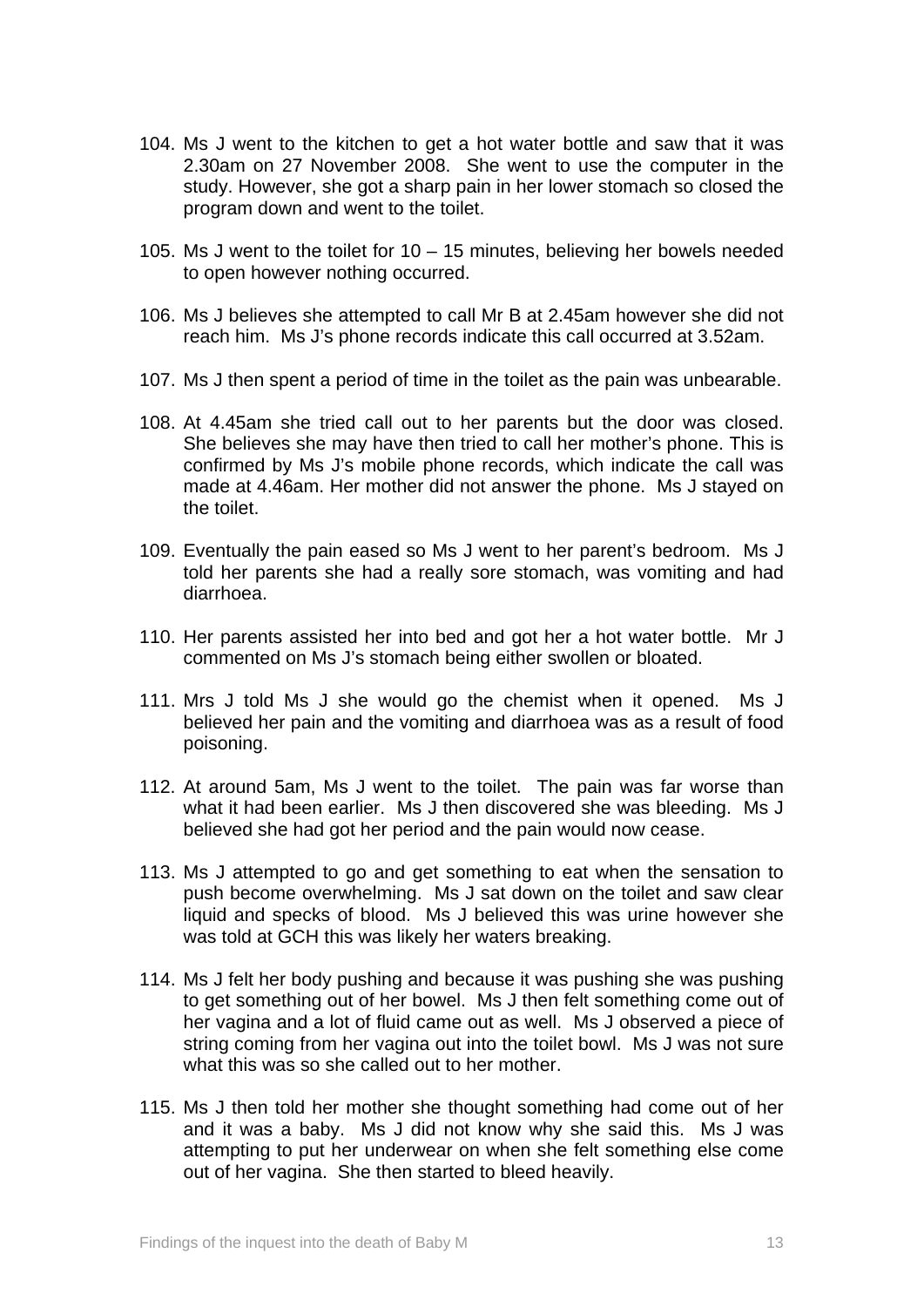116. Both Mr and Mrs J thought that Ms J had had a miscarriage.

#### *Version of Mr and Mrs J*

- 117. In her interview with the police on the day of Baby M's birth, Mrs J told the police that Ms J had come in at 5.30am complaining of vomiting and diarrhea. Mrs J got up and Ms J returned to the toilet. Mrs J got a hot water bottle for Ms J and told her they would go to the chemist when it opened. Mrs J then made a cup of tea and toast for herself and Mr J. Whilst they were consuming this in their bedroom they were watching Sunrise on Channel 7. Immediately after 'Kochie' told a bad joke, they heard Michelle call out.
- 118. In her statement Mrs J changed her version slightly, indicating Ms J had initially attended their bedroom at 5am and that after obtaining the hot water bottle for her daughter she returned to bed however she was not able to really fall asleep.
- 119. Mr J believes Ms J came into their bedroom at approximately 5am. After being told Ms J's symptoms they considered whether she needed to go to Hospital however her symptoms did not appear to be appendicitis so they thought Ms J would have to tough it out.
- 120. Mr J believes it was at approximately 7am when he was watching Sunrise and Kochie had just told the joke of the day when Ms J called out.
- 121. The QPS confirmed with Channel 7 that David Koch delivered his joke of the day at 6.53am, Queensland time.
- 122. All of the J family indicated that her parents went to assist her immediately after she had called out.
- 123. Mr and Mrs J entered the toilet. They both observed a lot of blood and Mrs J took Ms J off the toilet. Mrs J saw the blood and a mass or blob in the toilet. She only looked for a split second and did not realise it was a baby.
- 124. Mrs J retrieved a phone to call 000 and Ms J was placed in the bath in the bathroom.
- 125. Mr J telephoned 000 as Mrs J was unable to. Mrs J stayed with Ms J.
- 126. At some point, Mr J went to the toilet bowl and observed congealed lumps of blood and large lumps of tissue or foetal matter.
- 127. Mr J intended to clean up the toilet area and he starting scooping the blood clots and foetal matter into a bucket as he did not think he would be able to flush the toilet with this matter still in the toilet. The foetal matter turned out to be Baby M's back. When Mr J placed both hands in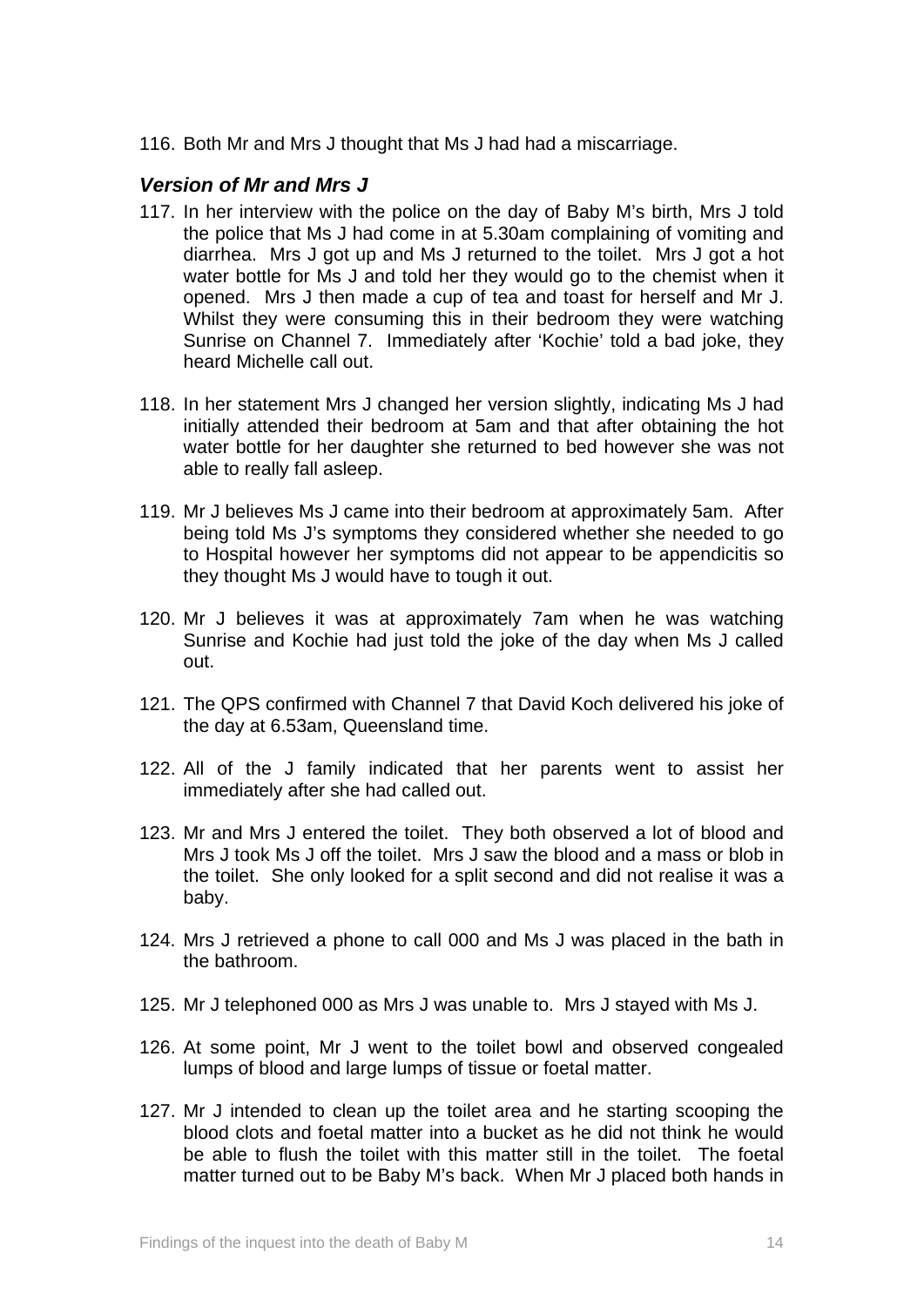the bowl he realised there was something more solid in the bowl and he removed Baby M.

- 128. Mr J is unsure whether this occurred before, during or after the 000 call.
- 129. Mr J observed that Baby M was larger than what he had expected. Baby M was pinkish in colour and warm with no breathing or movement. Mr J assumed the child was deceased. He said in his statement if there were signs of life he would have tried to resuscitate Baby M.
- 130. Mr J initially placed Baby M in the bucket with the placenta and then decided that was not the best place for Baby M. He wrapped Baby M up in a towel, similar to how you wrap a baby, with his face uncovered and left him on the toilet floor.
- 131. Mr J went to check on his wife and daughter but went back to Baby M about a minute later to check he was not alive and breathing as he was concerned Baby M was pink and warm but lifeless.
- 132. Mr J checked Baby M's mouth to see if there was anything blocking his airway. Mr J put his finger into Baby M's mouth and felt around but there was nothing in his mouth.
- 133. Mr J told police in his interview with them that Baby M had been in the toilet for between 5 and 10 minutes before Baby M was removed.
- 134. In her interview with police, Mrs J stated that she asked what was in the toilet and Mr J replied "a baby". Mr J wrapped the baby in a towel or blanket. Later in her interview she stated that Mr J had stated that the baby was pink. Even later in her interview, Mrs J stated that Mr J had advised that the baby was  $5 - 6$  months old.
- 135. In her statement, Mrs J only says that Mr J advised them that there was a baby in the toilet bowl and that he had wrapped the baby in a towel.
- 136. Mrs J states that she believes that Mr J had presumed the baby was not alive because of the distress she observed him to be in when the paramedics announced that they could detect a heartbeat.
- 137. Given the circumstances, Mr and Mrs J's reaction was appropriate and it is understandable that Mr J assumed Baby M was deceased.

#### **The 000 call, the QAS response and Hospital treatment**

138. Mr J telephoned 000 at 6.58am on 27 November 2008. During the phone call, Mr J stated that it looked like Ms J had had a miscarriage and she did not know she was pregnant. Mr J told the 000 operator that the baby had come out and was in the toilet. The 000 operator asked if Mr J could retrieve the baby from the toilet and he agreed to do so. Mr J indicated to the ambulance officer that the baby appeared to be four or five months old. The rest of the conversation focused on the well-being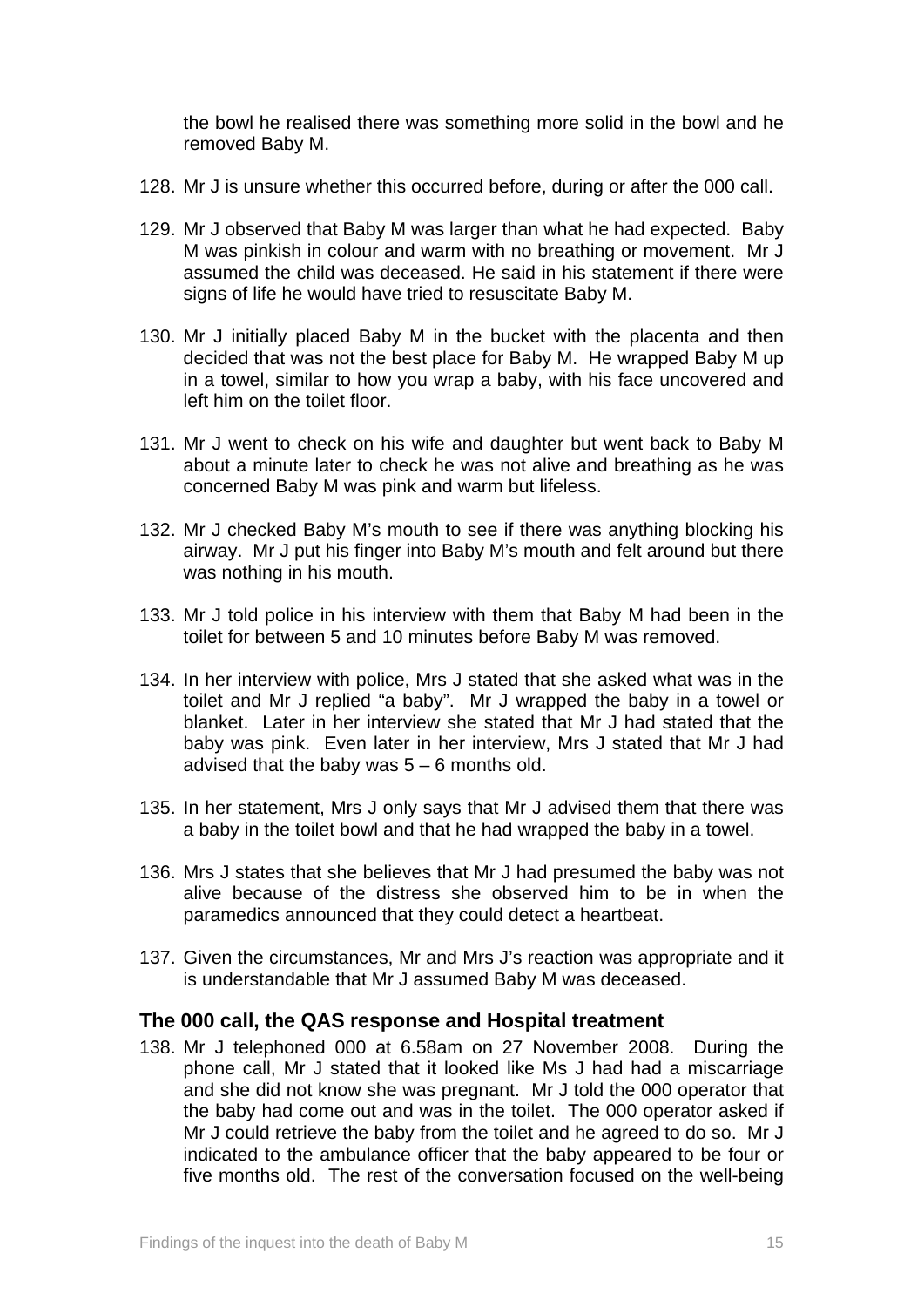of Ms J. There was no discussion about checking Baby M's vital signs and/or whether CPR should be commenced.

- 139. At 7.00am, an ambulance unit was assigned to attend the J's residence to assist. This was the unit containing Advanced Care Paramedics (ACP's) King and Pattemore. They were on route to the residence at 7.01am and arrived at the residence at 7.08am.
- 140. Prior to arriving at the scene, ACP King recalls being advised that a baby had been born and was located in the toilet. ACP Pattemore recalls they were advised that Ms J was unsure if she was pregnant. They were not provided with any information on whether the baby was breathing or conscious. They had some difficulty entering the house, and did not gain entry to the residence until 7.10am.
- 141. The officers had the impression Mr and Mrs J appeared to be more concerned with Ms J's well-being than Baby M who was on the floor of the toilet. ACP King had a feeling, without this being verbalised, that this was in the context that Mr J thought the baby was dead.
- 142. Ms J was initially located in the bath in the bathroom. Ms J was extremely distressed and Mrs J appeared to be distressed for her daughter.
- 143. ACP King assessed Ms J and ACP Pattemore went to the toilet to assess Baby M.
- 144. Ms J told ACP King that she had no idea she was pregnant and she had still being having her period, although it had been lighter than normal. Ms J told ACP King she had had a recent knee operation. She also stated she awoke with stomach cramps and needed to open her bowels and this was when she had the baby.
- 145. Ms J told ACP King she gave birth to Baby M head first. ACP King assessed that Ms J was not bleeding excessively and had vital signs that were not considered to be life threatening.
- 146. ACP King believed Ms J was in distress as a result of the delivery and in shock. This was what he would have expected in the situation. Ms J was able to understand what ACP King was saying. However, her responses were slower and she was visibly upset. Ms J was assessed as having a Glasgow coma score of 15.
- 147. ACP Pattemore entered the toilet and observed approximately 500ml of blood in the toilet and on the floor. ACP Pattemore observed a blue bucket that contained the placenta with the umbilical cord running out of it to a white towel. ACP Pattemore initially could not see any part of Baby M as he was completely covered by the towel.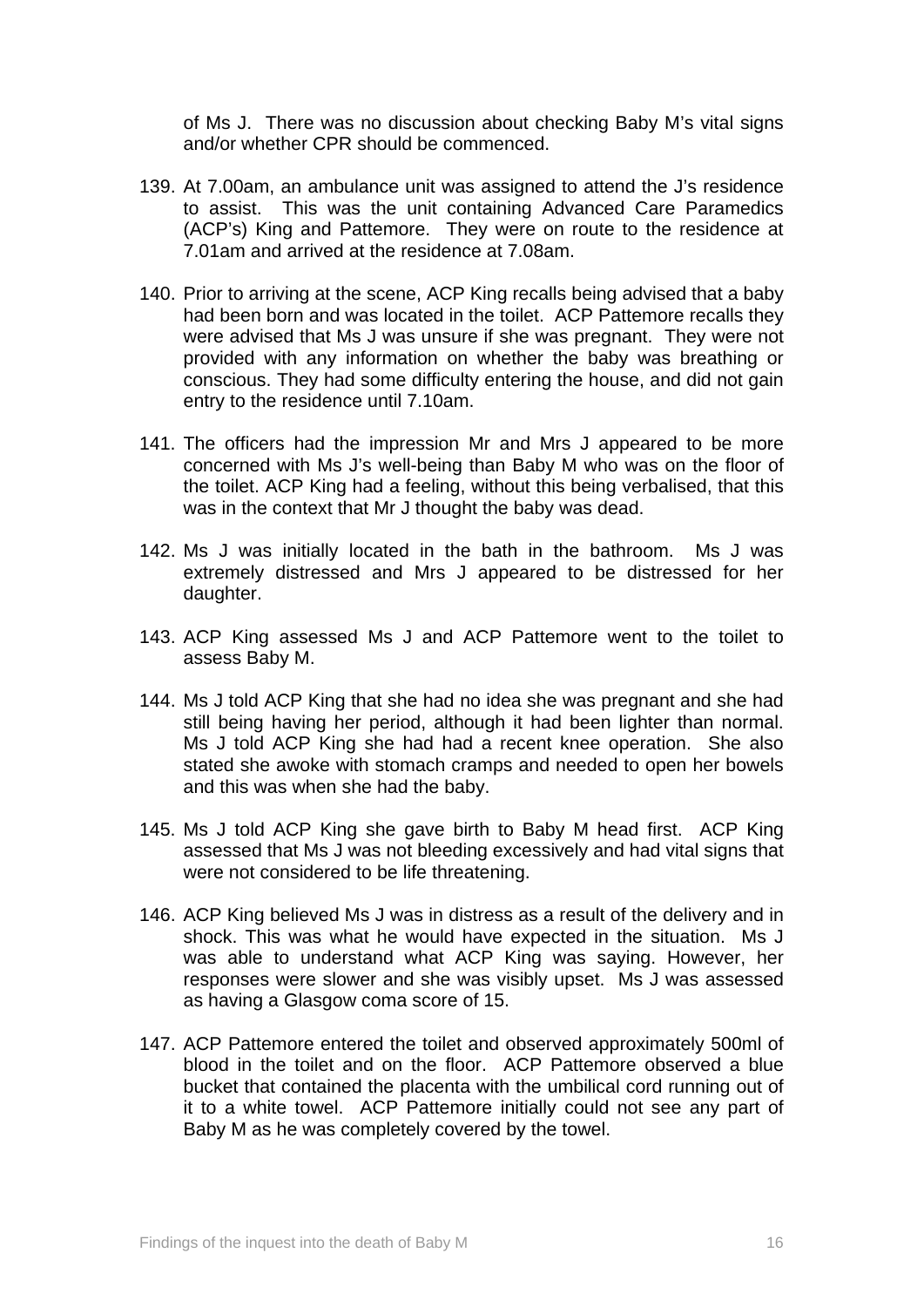- 148. ACP Pattemore felt Baby M and found him to be warm in temperature and could feel a heart beat. ACP Pattemore obtained a stethoscope and confirmed a heart rate of 60 beats per minute.
- 149. Baby M appeared to be centrally and peripherally cyanosed. By this, Baby M's skin was purple/blue in his limbs and his head and body were the same colour. ACP Pattemore assessed Baby M's APGAR score as 1.
- 150. ACP Pattemore advised ACP King of his findings and requested ACP King's assistance. ACP Pattemore heard a female voice sob and cry when he said Baby M had a heart beat but was not breathing. ACP King heard someone wail. The stress in the room became greater as a result.
- 151. ACP Pattemore also contacted QAS communications for another emergency crew and intensive care crew code 1 at 7.15am. ACP's King and Pattemore then focused their attention on Baby M given his life threatening condition and as Ms J was in a stable condition. There was no complaint given by Ms J or her parents that Baby M was to be given priority.
- 152. ACP King recalls either himself or ACP Pattemore asking how long was the baby in the toilet for. Mr J replied "about ten to fifteen minutes after the birth". Mr J confirmed that Ms J did not know she was pregnant and no treatment had been provided to Baby M prior to the arrival of QAS.
- 153. ACP King and Pattemore then proceeded to the ambulance with Baby M, continuing CPR. They departed at around 7.20. Whilst ACP's King and Pattemore were departing ACP Haw and Student Paramedic ("SP") Wright arrived.
- 154. ACP Haw recalls both Ms J and her parents were all crying and appeared to be in a state of shock and disbelief when she went to assess Ms J. Ms J did appear to understand directions given to her by ACP Haw and followed these.
- 155. SP Wright recalls ACP Haw assessing Ms J. ACP Haw asked a number of standard questions like what medications Ms J had been taking etc. SP Wright believed Ms J to be upset and in shock. SP Wright left the bathroom to organise a stretcher for Ms J.
- 156. ACP Haw asked Ms J how many weeks pregnant she thought she was. Ms J stated she did not know because she did not know she was pregnant.
- 157. Ms J stated she had got up that morning with tummy pain and when she went to the toilet the delivery occurred. Ms J stated she had had abdominal pain for a few days.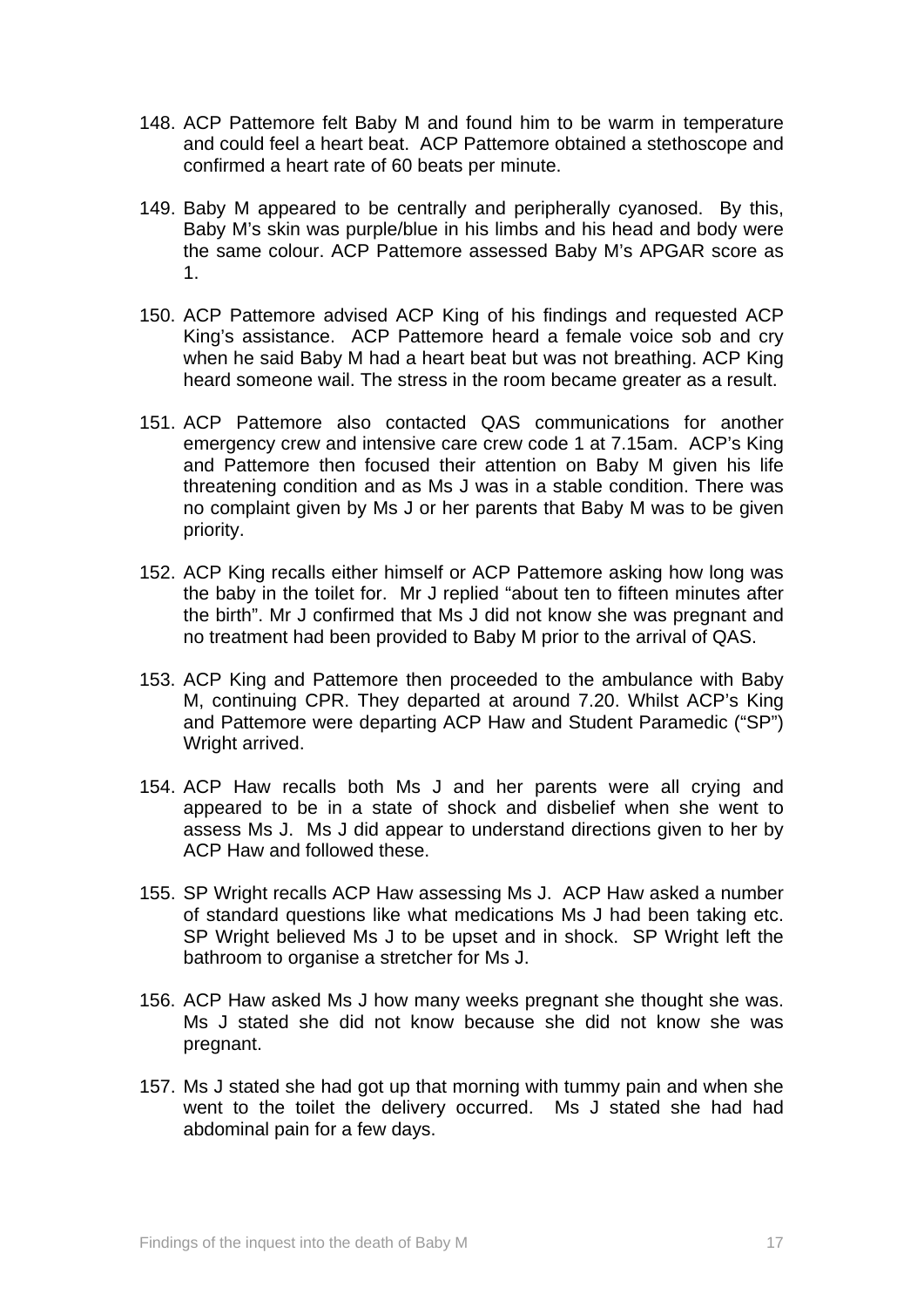- 158. ACP Haw asked Ms J if she had missed any periods. Ms J stated her periods were normally irregular so she had thought nothing of it as she could go some time without having a period normally.
- 159. Mrs J advised ACP Haw that Ms J had had a knee reconstruction 4 weeks earlier at Pindara Hospital under general anaesthetic and they were concerned about the effect the anaesthetic may have had on Baby M.
- 160. Initially Mr and Mrs J were advised Ms J would be taken to Pindara Hospital. However, SP Wright and ACP Haw altered this decision, knowing that Baby M had already been taken to GCH. When SP Wright advised Mr J of the change in destination, he observed Mr J to be teary, upset and in complete shock.
- 161. Ms J was transported to GCH. On route, Ms J was quiet and only responded to direct questions from ACP Haw. ACP Haw believed Ms J was in a state of shock and disbelief and was very tearful.
- 162. During the journey Mrs J was very supportive and said things to Ms J like not to worry about it and they would get through it and sort it out.
- 163. Baby M's condition remained critical on the way to GCH with no improvements to his vital signs. Further advanced procedures were conducted on route to GCH.
- 164. By the time the ambulance arrived at GCH at 7.30am, Baby M's skin colour had changed from cyanosed (a blue or grey colour) to pink though his heart rate and GCS/APGAR remained unchanged. Baby M was handed over to GCH at 7.31am.
- 165. On Baby M's arrival at the GCH, his heart rate was 40 with no output, no respirations and he was cold. He was intubated and cardiac compressions and ventilations were continued and advanced life support measures were put in place. He was transferred to the Special Care Nursery. All tests indicated Baby M had been severely hypoxic and acidotic for a reasonable period of time.
- 166. Staff at the GCH assessed Baby M at being approximately 36 weeks in gestation. As the GCH does not have a Neonatal Intensive Care Unit, arrangements were made to transfer Baby M to the Mater Mother's Hospital.
- 167. At the Mater, Baby M was unresponsive while receiving mechanical ventilation with decreased muscle tone in both his upper and lower limbs. Baby M's EEG monitoring revealed a "flat trace".
- 168. Dr Zankl, a consultant neonatologist assessed Baby M. She formed the view that Baby M had endured a major brain injury and the prognosis for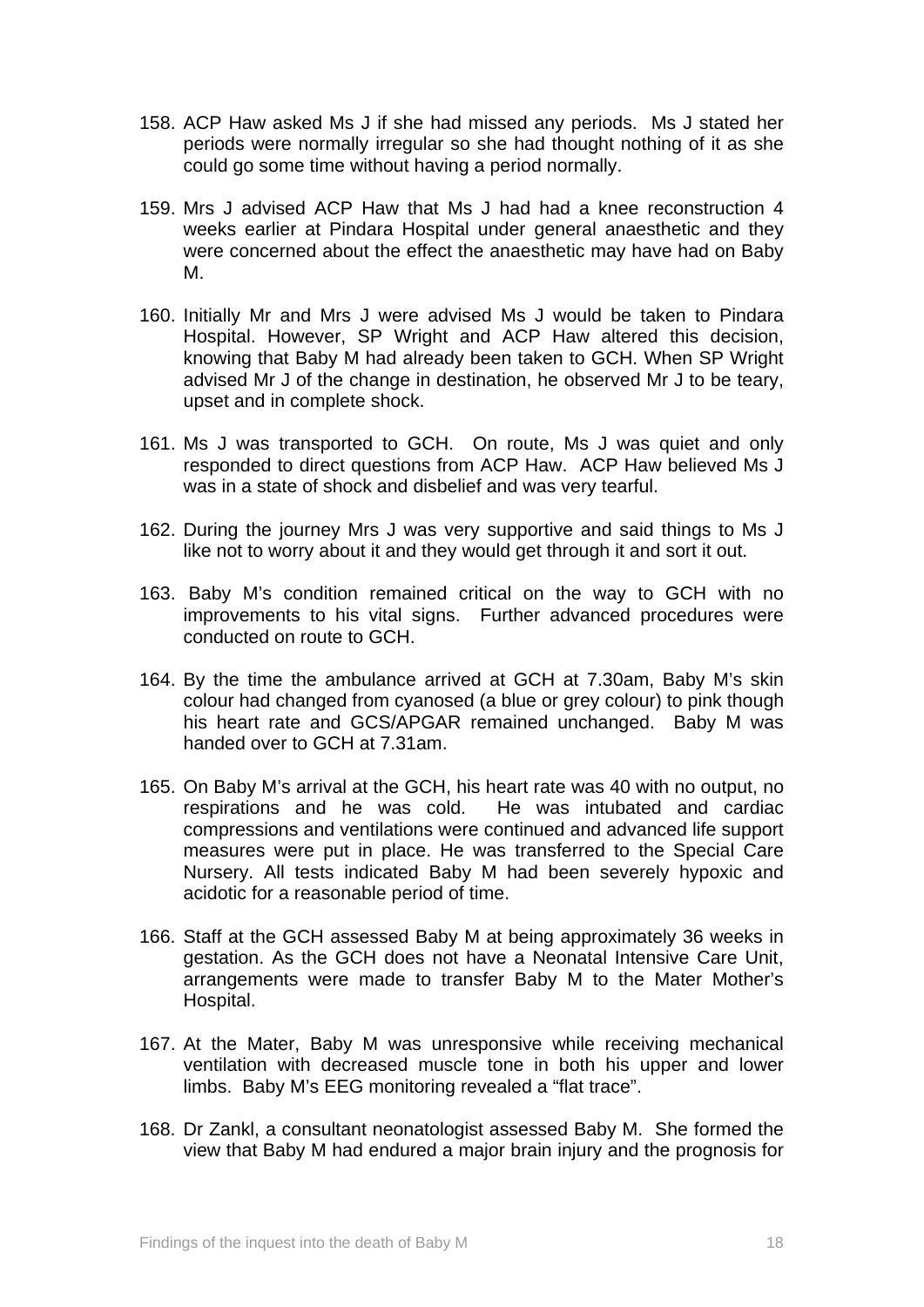him was very poor. Baby M's family made the decision to withdraw intensive care and he passed away at 6.45am on 29 November 2008.

- 169. The evidence of Ms J and that of her parents concerning be events of that morning is reasonably consistent. Any variation in the versions is minor and simply indicative of differing recollections. The evidence would support Baby M remained in the toilet bowl for a period of between five and 10 min and more probably closer to the five-minute mark.
- 170. There is no evidence which would suggest that Mr or Mrs J had any reason to suspect their daughter was pregnant or that this was anything but an early term miscarriage. The ambulance officers all give evidence of the obvious distress and shock of all three. Their distress heightened when they realised Baby M was a more mature baby and had signs of life.

### *Autopsy report*

- 171. A full external and internal autopsy was completed by Dr Urankar on 1 December 2008.
- 172. From the post-mortem examination, it was determined that Baby M demonstrated anthropometrical measurements in keeping with a gestational age between 35 – 38 weeks. Radiology and neuropathology examinations confirmed the gestational age to be around 36 weeks.
- 173. The autopsy examination did not demonstrate any evidence of an underlying congenital abnormality which could account for Baby M's premature delivery or death. The heart was normal in size and appearance but for a patent ductus arteriosus. This is not an uncommon finding in infants at birth and would not be contributory to his death. The kidneys, liver, spleen and gastrointestinal tract were normal.
- 174. The lungs were observed to float in water at autopsy. This is an observation made in cases of infants who have breathed after delivery. Microscopic examination confirmed patchy expansion of the airways (alveoli). This, however, does not necessarily indicate spontaneous breathing and could simply reflect ventilation by medical staff. There was some subpleural expansion of airspaces, an observation often made in cases of drowning however this is not a specific finding.
- 175. The lungs also demonstrated evidence of acute bronchopneumonia throughout all lung lobes. This could have developed as a consequence of the aspiration of water from the toilet bowl following a live delivery. It could also have developed following admission to the intensive care unit with a depressed conscious level and inadequate lung ventilation. It is unlikely to have preceded delivery.
- 176. Lung samples were sent for microbiological testing. These showed growth for the fungus Candida albicans and some bacteria considered to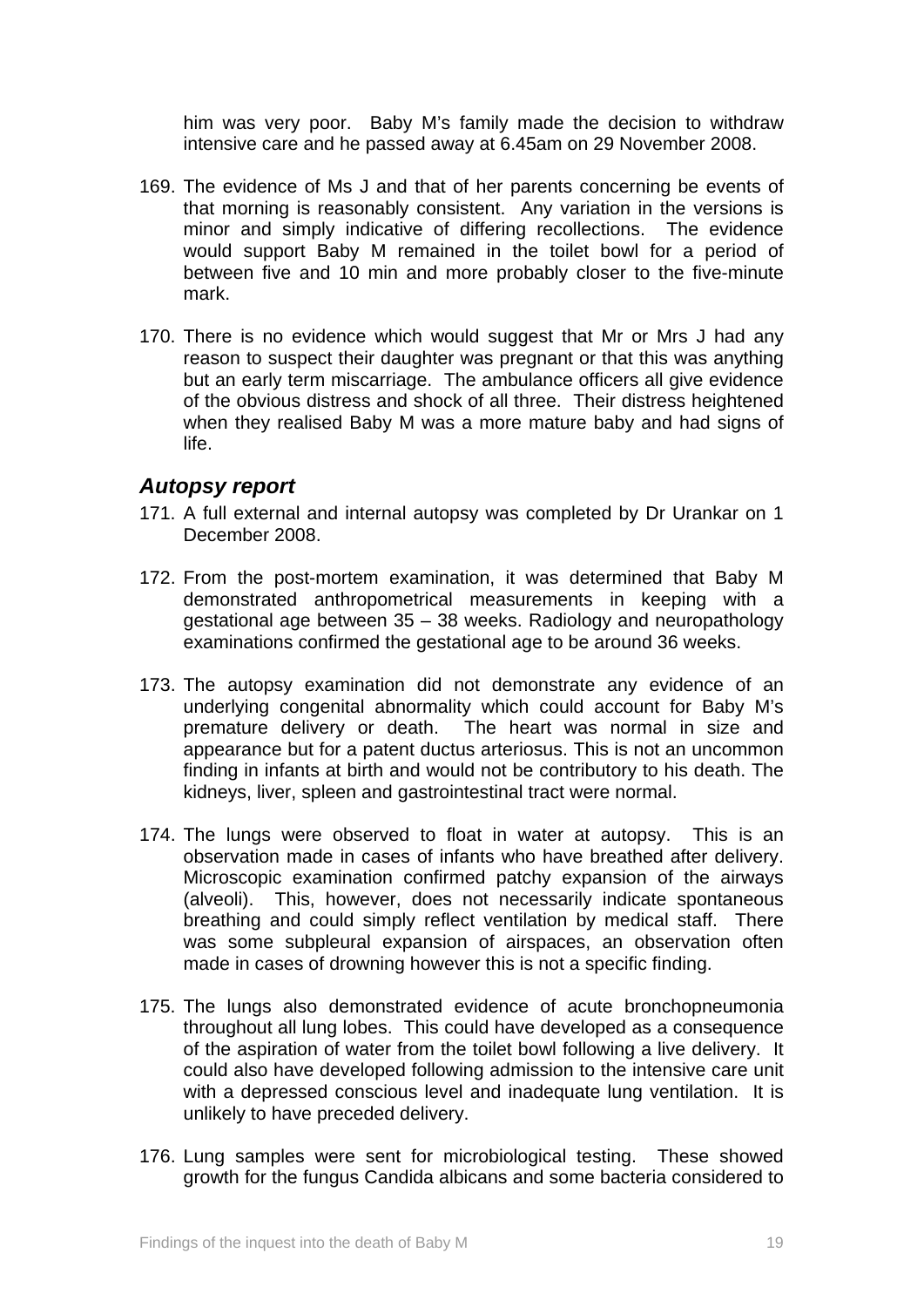be post-mortem contaminants. A swab from the trachea was positive for Delftia acidovorans, an environmental gram negative bacillus which can be found in waste water. Other tissues samples were also sent for microbiological testing (heart, liver, brain). Again, some were positive for Delftia acidovorans as well as other post-mortem contaminants. No viruses were detected.

- 177. The placenta had been previously examined by a hospital pathologist. This had a histological appearance in keeping with the third trimester. The presence of large numbers of syncytial knots and areas of infarction would be unremarkable in a 36+ week placenta but in a younger gestation it could lead to premature delivery.
- 178. Blood tests did not demonstrate any evidence of an underlying metaboloic disorder.
- 179. Full toxicological analysis was performed on samples of blood taken at the time of autopsy. These were in keeping anti-seizure and a palliative infusion of drugs administered by medical staff. No alcohol or illicit drugs were detected.
- 180. The brain was examined by specialist neuropathologists. This showed a swollen and enlarged brain. These changes were a consequence of widespread (global) deprivation of vital oxygen from the brain tissue (hypoxic-ischaemic encephalopathy). The consequent damage and death of brain cells would have been irreversible and would have led to death without ongoing respiratory and cardiovascular support. They would also have led to the development of seizures as was noted clinically.
- 181. Dr Urankar was of the opinion, based on the history and circumstances in conjunction with the autopsy and investigation findings, that Baby M's death was the consequence of deprivation of vital oxygen to the brain (hypoxic-ischaemic encephalopathy).
- 182. She believed the hostile environment following delivery into the toilet bowl could have led to the aspiration of water during attempts at breathing by the live born infant leading to hypoxia. Other reasons for deprivation of oxygen could be considered including hypoxia during pregnancy or delivery leading to stillbirth although this was unlikely given the detection of a heart beat by ambulance officers at the scene.
- 183. There were no findings which would suggest Baby M would not have survived delivery under other supervised circumstances.
- 184. The consequent development of pneumonia would have contributed to respiratory failure and the hypoxic state. While it does not ultimately relate to the brain injury, it would have contributed to death when life support was withdrawn.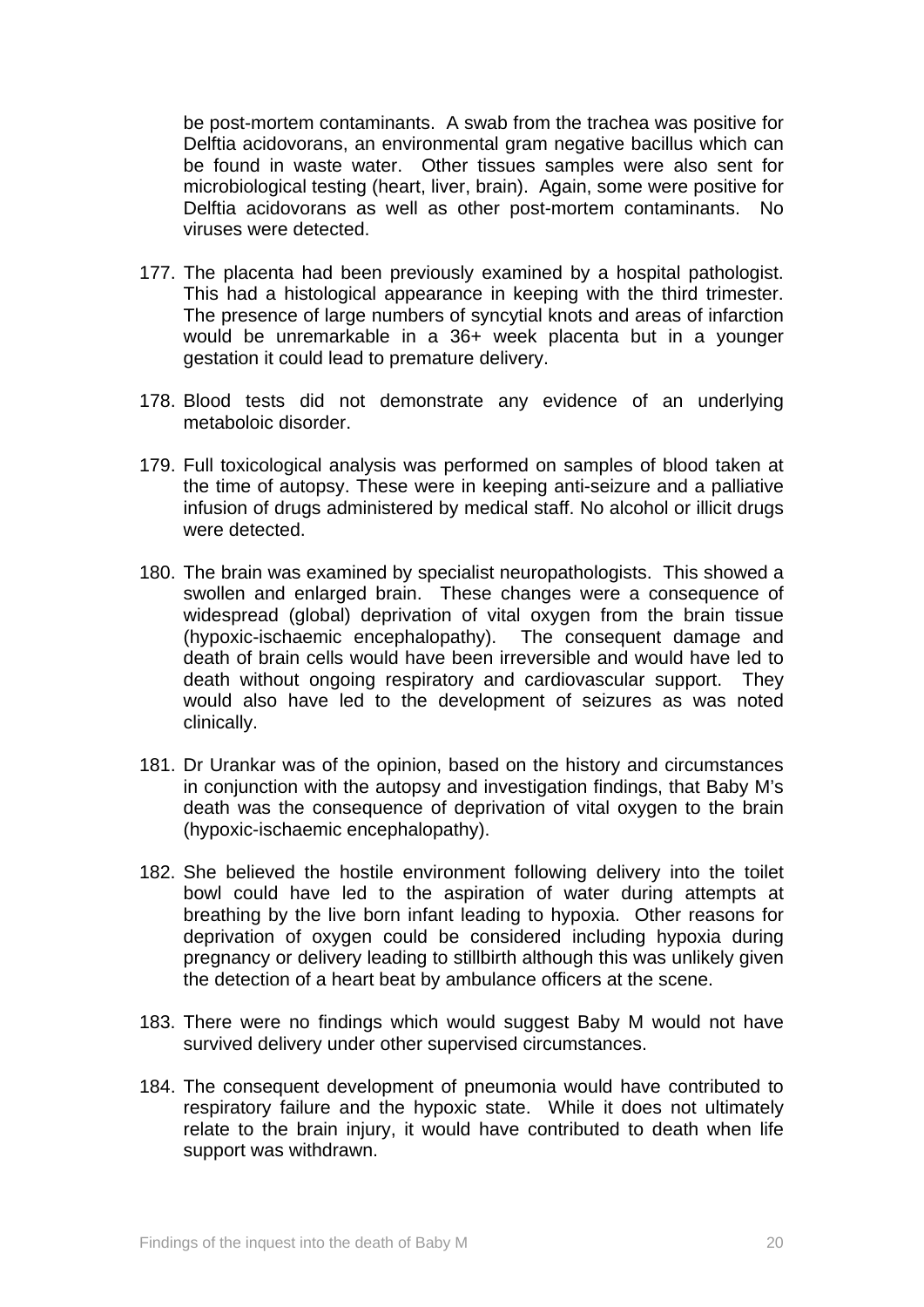## **Conclusions on the issues**

- 185. I have been unable to come to a conclusion one way or the other as to whether Ms J knew she was pregnant at the time that she gave birth to Baby M. There is clinical evidence that at some stage in late January to late February 2008 Baby M was conceived. I accept that sometime in the next month or so she delivered a positive pregnancy test, which was accurate because she was pregnant.
- 186. There is good evidence in the months leading up to the birth that she was not noticeably pregnant, and she was having what seemed to be menstrual periods, albeit lighter than usual. She saw a number of doctors over this period and no mention was made as to her being pregnant. Those closest to her including her family and boyfriend had no suspicions she was pregnant. Her moderate weight gain could be explained by her immobility after a knee operation.
- 187. The evidence of all those present at and soon after the birth indicated Ms J and her parents were shocked and distressed with the events, again supporting a conclusion that Ms J did not think she was pregnant, at least at the time of Baby M's birth.
- 188. Unfortunately her evidence concerning the pregnancy testing and lack of explanation as to who the father is have left me unable to make a conclusion on what is the most likely scenario.
- 189. The DNA testing clearly supports a finding that neither Mr D nor Mr B is Baby M's biological father. I am unable to come to a conclusion as to whom the father is.
- 190. The evidence supports a finding Baby M was born at close to 6.53 am on 27 November 2008 into the toilet bowl where he tragically remained for a period of around 5 minutes but not more than 10 minutes. Any CPR or resuscitation efforts would not have commenced until around 7.12 am. This was sufficient to cause hypoxic ischaemia which was irreversible despite intensive resuscitation measures and Hospital care. The autopsy examination opines that Baby M most likely would have survived if he had not been delivered into the toilet bowl and remained there for that period of 5 minutes or more.

# **Findings required by section 45**

**Identity of the deceased** – Baby M

**How he died** – Baby M was born on 27 November 2008 into a toilet bowl at a house shared by his mother and her parents. It is unclear as to whether she was aware she was pregnant at the time although the evidence supports a finding her parents were not aware. Baby M remained in the toilet bowl for a period of between 5 and